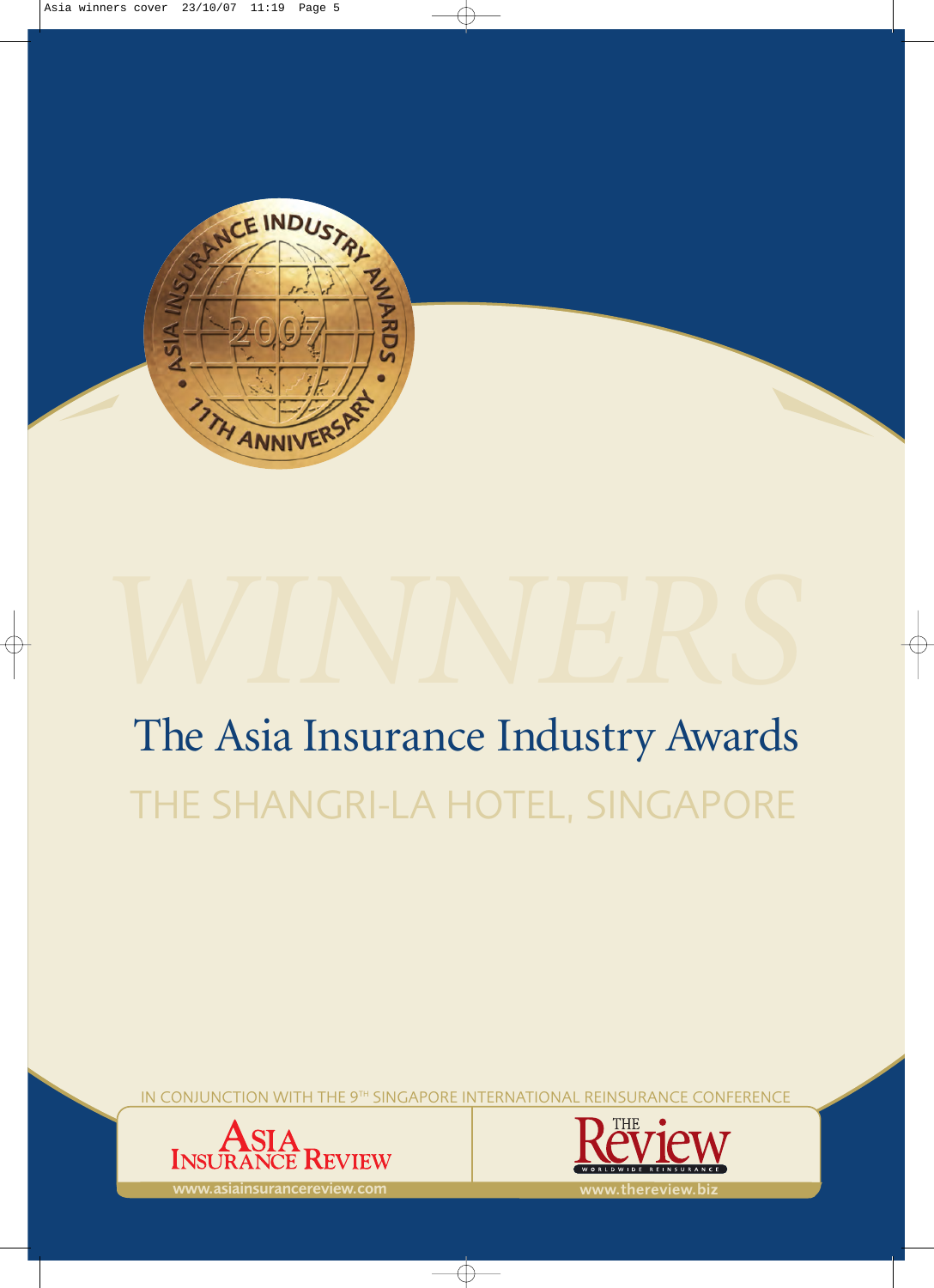## **CONTENTS**



| <b>INTRODUCTION</b>                                      | 4  |
|----------------------------------------------------------|----|
| <b>THE JUDGING PANEL</b>                                 | 5  |
| <b>THE AWARDS</b>                                        |    |
| LIFE INSURANCE COMPANY OF THE YEAR                       | 11 |
| <b>GENERAL INSURANCE COMPANY OF THE YEAR</b>             | 13 |
| <b>LOSS ADJUSTER OF THE YEAR</b>                         | 15 |
| <b>EDUCATIONAL SERVICE PROVIDER OF THE YEAR</b>          | 17 |
| <b>INNOVATION OF THE YEAR</b>                            | 19 |
| <b>SERVICE PROVIDER OF THE YEAR</b>                      | 21 |
| <b>RISK MANAGER OF THE YEAR</b>                          | 23 |
| <b>BROKER OF THE YEAR</b>                                | 25 |
| <b>REINSURANCE BROKER OF THE YEAR</b>                    | 27 |
| <b>GENERAL REINSURER OF THE YEAR</b>                     | 29 |
| LIFE REINSURER OF THE YEAR                               | 31 |
| <b>INSURANCE/REINSURANCE INDUSTRY CONTRIBUTION AWARD</b> | 33 |
| <b>CORPORATE SOCIAL RESPONSIBILITY AWARD</b>             | 35 |
| <b>LIFETIME ACHIEVEMENT AWARD</b>                        | 37 |
|                                                          |    |

# **MBEST**

COCKTAIL SPONSOR

A.M. Best is the leading provider of insurer ratings, news and financial information on the global insurance industry.

From our offices in Asia, Europe and the United States, A.M. Best reports on more than 12,000 insurers in over 65 countries, issuing more than 5,000 ratings. The analytic team at A.M. Best Asia-Pacific, headquartered in Hong Kong, have extensive experience and knowledge of global and local insurance and reinsurance markets. They currently issue ratings on over 70 companies across the region.

Since its establishment in the United States over 100 years ago, A.M. Best has remained the most authoritative source of insurance ratings and information worldwide.

Best's Ratings continue to be recognised as the global benchmark for the assessment of the financial strength and operating performance of insurance companies. Viewed as indispensable for re/insurance buying, research and decision-making, Best's Ratings are used by insurance agents and brokers, risk managers, investment bankers, institutional and public investors, insurance executives, and policyholders around the world.

A.M. Best assigns ratings to insurance and reinsurance companies as well as other risk-bearing entities and facilities, including captive insurers, catastrophe bonds, insurance-linked securities and banks. All our ratings are independent opinions based on comprehensive quantitative and qualitative evaluations of a company's balance sheet strength, operating performance and business profile. A.M. Best assigns three types of rating:

Best's Financial Strength Ratings – provide an opinion of an insurer's financial strength and ability to meet on-going obligations to policyholders.

Best's Issuer Credit Ratings – provide an opinion of an entity's ability to meet its senior obligations.

Best's Debt Ratings – provide an opinion for the credit marketplace as to the issuer's ability to meet its financial obligations to security holders when due. For more information please contact Winnie Wong at +(852) 2827 3401.

**THE GLOBAL SYMBOL OF FINANCIAL STRENGTH www.ambest.com**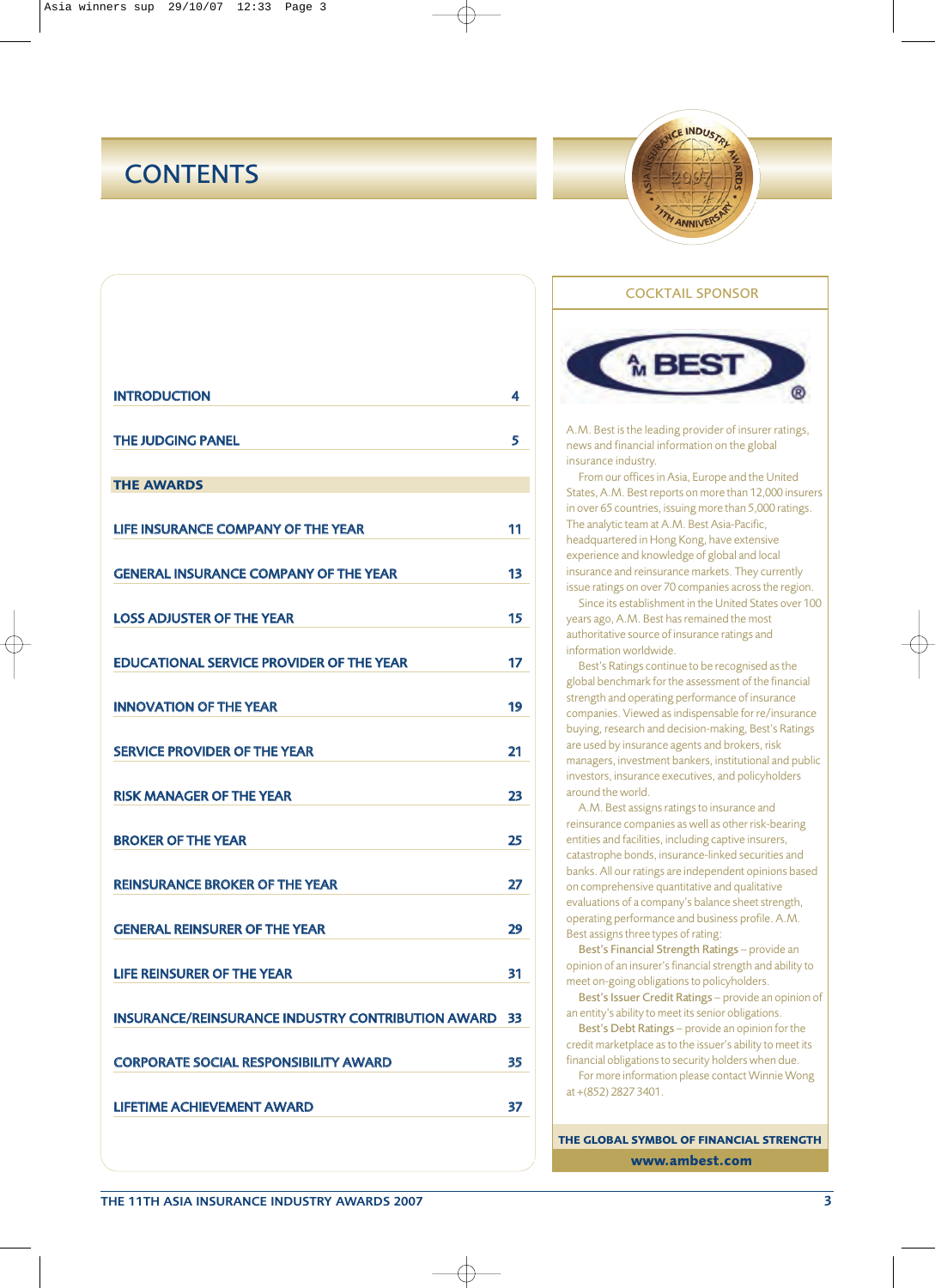## INTRODUCTION

## Saluting the industry's champions



Greg Dobie Editor The Review



Sivam Subramaniam Editor-in-Chief Asia Insurance Review

**W**ith the region booming, there is no dearth of companies doing<br>amazingly positive things in the market; be it on the innovation<br>front, with regards to technical underwriting or just plain old<br>charity in the guise of corp amazingly positive things in the market; be it on the innovation front, with regards to technical underwriting or just plain old charity in the guise of corporate social responsibility.

It should come as no surprise then that this year we received an overwhelming flood of more than 700 nominations from across the region – proof indeed of just how much these awards are coveted. And each entry had a compelling story to tell. Asia Insurance Review and The Review congratulates all entrants for their many achievements and in wanting to share their feats with all in the industry.

There are no losers in these Awards, only winners. It is the industry that ultimately wins as the winners share their success with the public at large. They set higher standards for the rest to emulate. They increase the expectations of the public as well and drive insurers to higher ideals. This then is the great inspiration of the Asia Insurance Industry Awards.

Our distinguished panel of 20 judges including regulators, industry leaders and practitioners and association heads, had a difficult, though enlightening, time deciding on the winners through the several stages. Many of the judges said they were amazed at the quality of the candidates and the degree of competitiveness in some of the categories.

The judging process was carried out in two stages: the first round was based on the submissions of the short-listed candidates; and the second saw the panel of judges meeting face-to-face to deliberate, very forcefully and passionately, on who the winners should be. Many thanks to our independent auditor Jeremy Hoon of KPMG for overseeing this process.

In the midst of the festivities, let's not forget all those who have made these Awards a reality. We owe a big vote of thanks and appreciation to the distinguished panel of judges who executed their difficult task with the greatest of dignity and pride; the sponsors of the Awards for their ready and enthusiastic support; the industry and related associations in the region for throwing their support behind the Awards; the candidates who took the time and effort to take part in the Awards; and rating agency AM Best for sharing their relevant rating inputs with us.

Lastly, we congratulate all the winners, confident that they will continue to lead the industry's march towards greater excellence and service.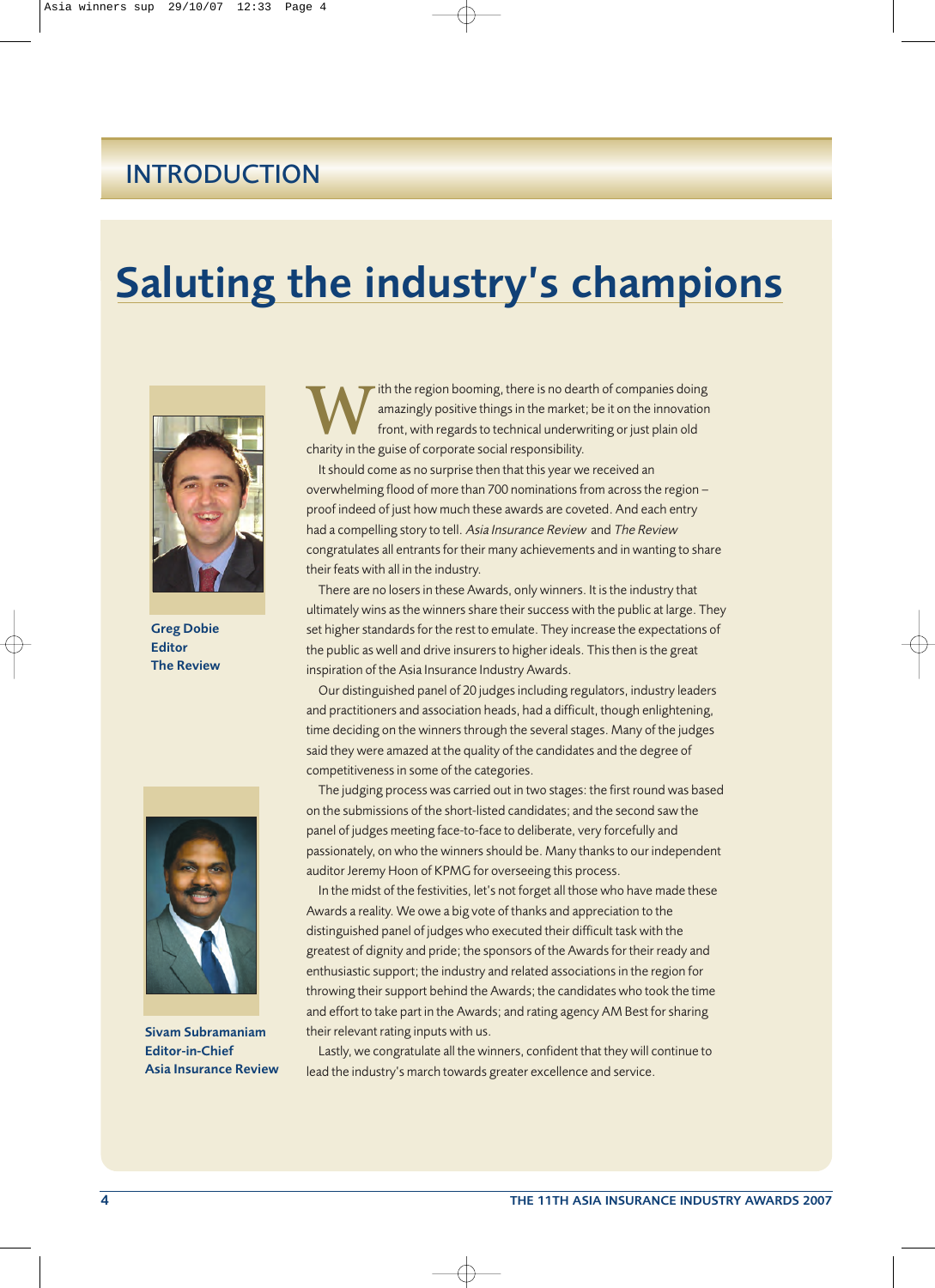



### RICHARD N C AUSTEN

#### Chairman, Reinsurance Brokers' Association of Singapore (RBAS)

Mr Austen started his insurance and reinsurance career in Lloyd's of London in 1972 working for the Lloyd's broker Thompson Graham Ltd which later became Jardine Thompson Graham. He became actively involved in Asian reinsurance business in 1974. His love for the region led him to move to Singapore in 1982, starting up its first regional specialist reinsurance broking business.

After 30 years of service with Jardines, in 2003 he joined Arthur J Gallagher the world's fourth largest insurance and reinsurance broker to assist his brother Jeremy in developing Gallagher's reinsurance business in Asia and as he says "to offer clients a credible new broking alternative and to challenge the status quo".

- Adopting Singapore and Asia as his home, over the years Mr Austin has travelled extensively in Asia in pursuit of delivering reinsurance solution to clients. He has served on many industry committees and spoken at numerous reinsurance conferences.
- Mr Austen is Chairman of the Reinsurance Brokers Association (Singapore) and a member of the organising committee of the Singapore International Reinsurance Conference.

He is currently Chief Executive Officer of Gallagher Re Asia, a division of the Arthur J. Gallagher Group which aims to "raise the bar" in global reinsurance broking services.



### CLEMENT CHEUNG

#### Commissioner of Insurance, Hong Kong

Mr Cheung started his career in the Hong Kong Civil Service as an Administrative Officer in 1983 and was closely involved with formulation of government policies on hospital services, public housing as well as trade and investment promotion.

Before joining the former Works Bureau which has evolved into the Environment, Transport and Works Bureau, Mr Cheung was Director of the Hong Kong Economic and Trade Office in Singapore responsible for ASEAN regional affairs. He assumed duty as Deputy Secretary for Environment, Transport and Works in 2001 and was initially assigned with the task of implementing recommendations made by the Construction Industry Review Committee.

His portfolio has since been expanded to cover management of the Public Works Programme with an average annual expenditure of \$29bn, greening strategies and initiatives, as well as organisational reforms and resource planning for the Works Departments. He took up his present appointment as Commissioner of Insurance in July 2006.



### ANTHONY EGERTON

#### Former President, Asia-Pacific, Lloyd's

Mr Egerton is former President, Asia-Pacific for Lloyd's Asia, the world's leading specialist insurance market with capacity to accept insurance premiums of £16bn in 2007. Lloyd's occupies sixth place in terms of global reinsurance premium income, and is the second largest surplus lines insurer in the US. In 2007, 72 syndicates are underwriting re/insurance at Lloyd's, covering all classes of business from more than 200 countries and territories worldwide.

Mr Egerton joined Lloyd's in 2003 and was based in Singapore. His role is to promote the Lloyd's Franchise across Asia-Pacific, including Australasia and Japan, in co-operation with Lloyd's General Representatives across the region.

His prior background was in the alternative risk transfer industry where,before joining Lloyd's, he spent five years in non-traditional re/insurance for Asian-based commercial insurers, major corporations, financial institutions and capital market participants from Hong Kong.

He spent the first 12 years of his career as a Lloyd's broker, specialising in oil and energy risks, firstly with Jardine and then Sedgwick. Mr Egerton is an Associate of the Chartered Insurance Institute, a graduate in Economics from St John's College, Cambridge and holds a Master's Degree in Business Administration from London Business School.



#### HIROSHI ENDO

#### CEO, Tokio Marine Asia Pte Ltd

Mr Endo is the CEO of Tokio Marine Asia, with 32 years of working experience under the Millea Group. Since graduating from The University of Tokyo, he joined The Tokio Marine and Fire Insurance Co., Ltd (Japan) in 1975 where his portfolio was mainly in corporate accounting, overseas operations and automobile insurance.

As a believer in being an active contributor to the sound development of the insurance industry in the Asia-Pacific region, he contributes by continually committing Tokio Marine Asia as the main sponsor for the "Broker of the Year" award, consecutively for five years since 2003 for the Asia Insurance Industry Awards. He enjoys playing tennis and golf, as well as listening to music.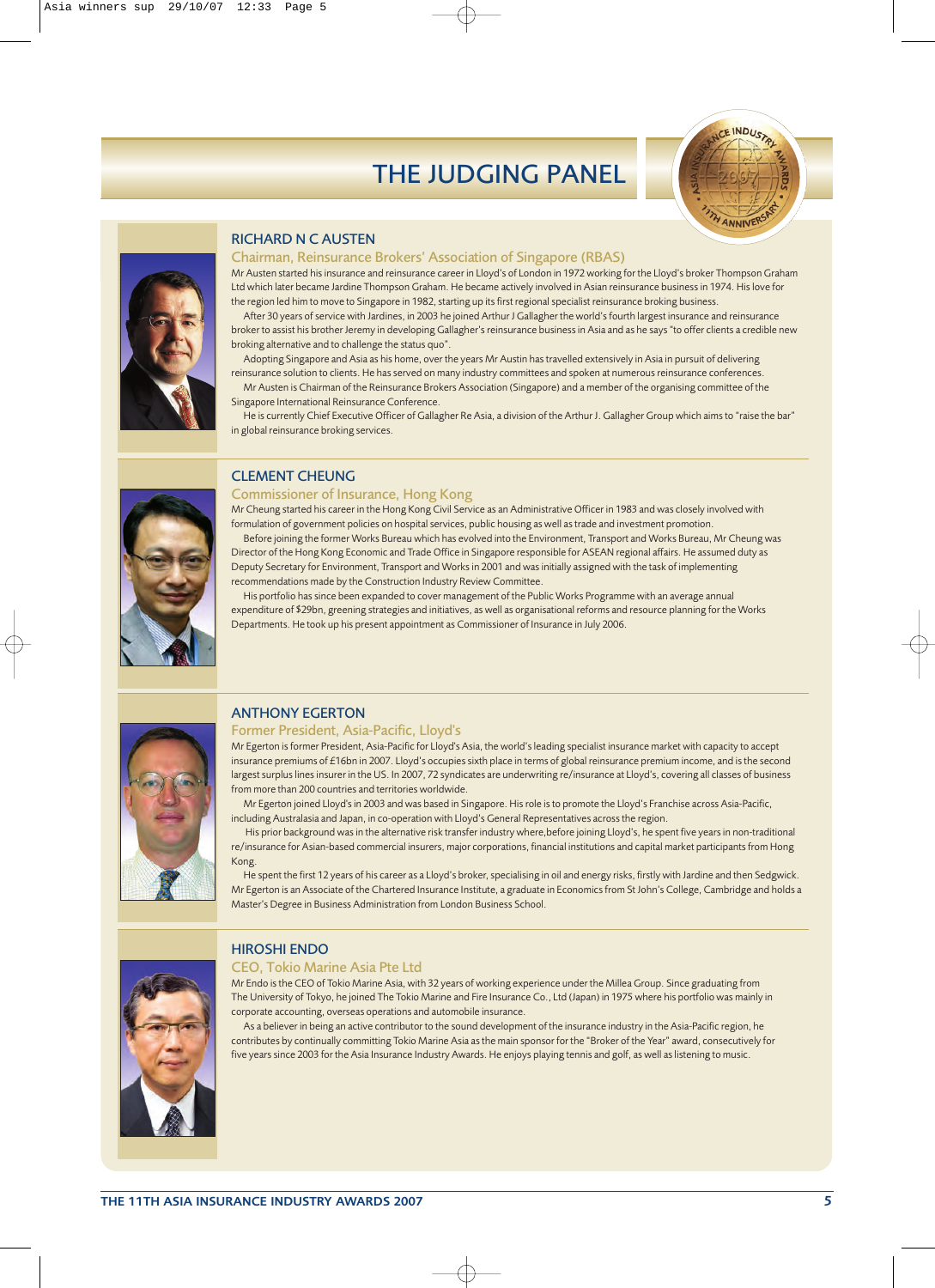

#### DAVID FRIED

#### CEO, HSBC Insurance (Asia-Pacific) Holdings

Mr Fried has been the Regional Head of Insurance, Asia-Pacific and Chairman and CEO of HSBC Insurance (Asia-Pacific) Holdings Limited since 1 October 2006. In these capacities, he oversees the overall strategy for insurance, and retirement businesses as well as the insurance broking business throughout Asia Pacific.

He is also a Director of HSBC Insurance (Asia-Pacific) Holdings Limited; HSBC Insurance (Asia) Limited; HSBC Life (International) Limited; HSBC Insurance Holdings Limited (UK); HSBC Amanah Takaful (Malaysia) Sdn Berhad; HSBC Investments (Hong Kong) Limited; and Hang Seng Life Limited.

Since joining HSBC in 1984, Mr Fried has served in numerous businesses in Europe and North America, involving agency, life and non-life, underwriting and reinsurance, broking, pensions and captive management.



### HIROSHI FUKUSHIMA

Managing Director, Toa Re

Mr Fukushima joined Toa Re in 1971, starting his career in the investment field, in which he has over 20 years' experience in total. Throughout his years with the company, he has also gained experience in other professional areas such as marketing and underwriting Japanese reinsurance business at Fire & Casualty Dept. and also at Underwriting & Planning Dept. He had also spent two years as its representative in Toa Re's London office.

He was appointed as a Board Member in 1999 when he was General Manager of Management Planning Dept. and in the subsequent year in 2000, he was made the Managing Director. He is currently supervising the Underwriting & Planning Dept., Overseas Marketing Dept., and Investment Dept.



### ANUAR BIN MOHD HASSAN

#### President & CEO, Malaysian Reinsurance Berhad

Anuar bin Mohd Hassan, a chartered insurer with over 30 years of experience in the insurance and reinsurance industries in the UK and in Malaysia, is the President and CEO of Malaysian Reinsurance Berhad (Malaysian Re).

He obtained his Associateship in The Chartered Insurance Institute (UK) in 1979 and is also an Associate Member of The Malaysian Insurance Institute. He also attended the Advanced Management Programme at Harvard Business School in 2004. He has served The General Insurance Association of Malaysia in his capacity as Chairman/Deputy Chairman from 1994 to2006.

Anuar Mohd Hassan's other directorships include MNRB Holdings Berhad, Labuan Reinsurance (L) Ltd., Takaful Ikhlas Sdn. Bhd., The Malaysian Insurance Institute, Malaysian Oxygen Berhad, Motordata Research Consortium Sdn Bhd, MNRB Retakaful Berhad and Malaysian Re (Dubai) Ltd.



#### CHRISTOPHER HO

Chairman, Singapore Reinsurers' Association

Mr Ho is the Chairman of the Singapore Reinsurers' Association; and Chairman and CEO of PARIS RE Asia Pte Ltd. With more than 30 years experience in the insurance and reinsurance industry, he has extensive knowledge of the Asia Pacific market and has worked in both the reinsurance hubs in Hong Kong and Singapore.

Mr Ho started AXA Reinsurance Asia in 1990 and has successfully built the company to be one of the market benchmarkers in the industry today. Following the recent acquisition of the entire reinsurance activities of AXA Re by PARIS RE Holdings, the company was renamed PARIS RE Asia Pacific.

Engaging only experienced local managers, Mr Ho has been able to take advantage of the empathy with the market to become a significant player in the region, especially in the areas of excess of loss treaties.

Mr Ho was appointed Chairman of Singapore Reinsurers' Association in 2004. He also sits on the Board of Governors of the Singapore College of Insurance and is a Council Member of the Singapore Institute of Banking & Finance.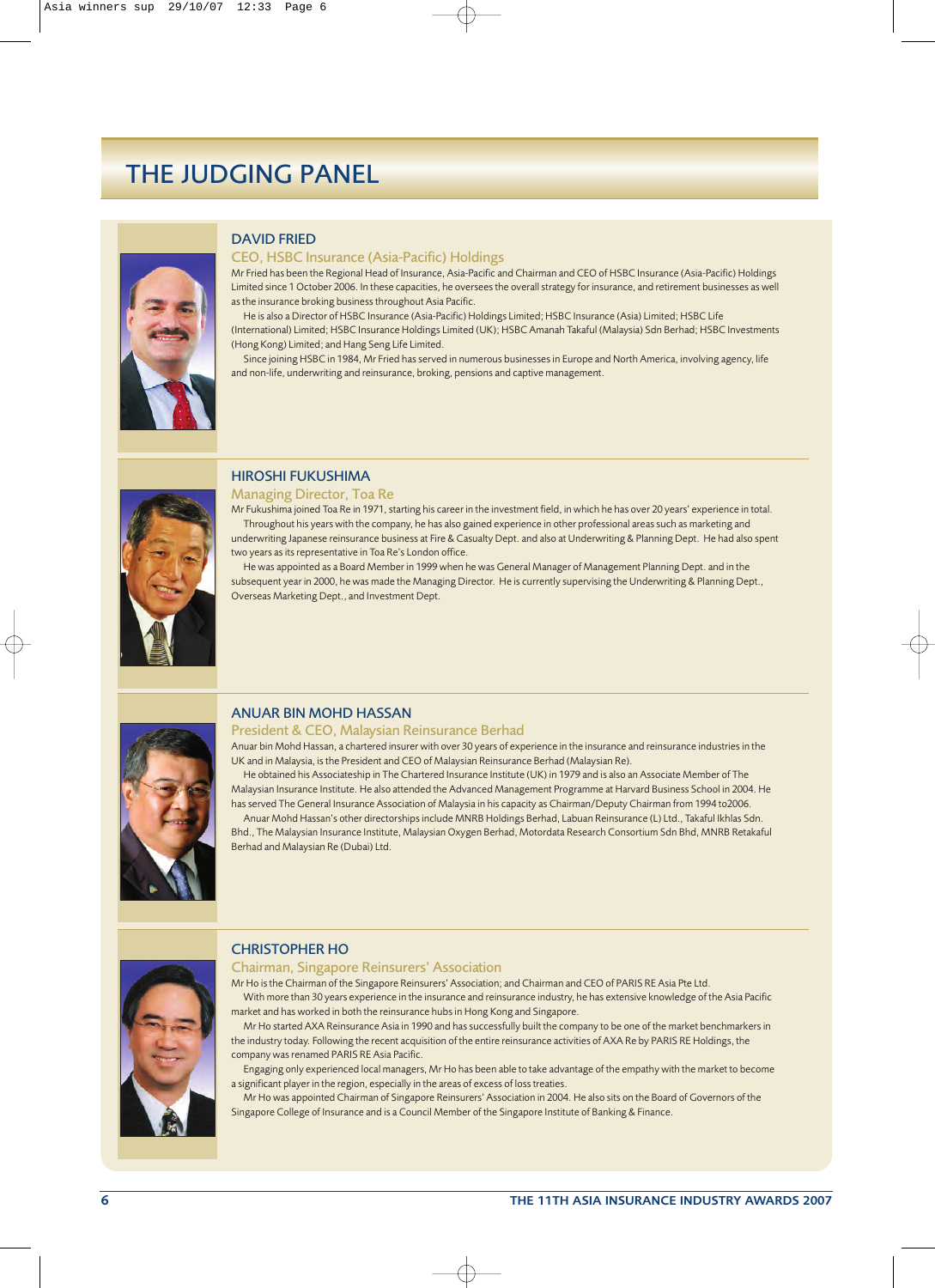



### DR HUANG TIEN-MU

#### Director General, Insurance Bureau, Financial Supervisory Commission, Taiwan

Dr Huang took office as Director General of the Insurance Bureau under the Financial Supervisory Commission (FSC) in March 2005. Dr Huang has 20 years' experience in the regulation of the banking industry. He previously served in such posts as Acting Director General of the Bureau of Examination, Secretary General of the FSC and Deputy Director General of the Bureau of Monetary Affairs (currently the Banking Bureau under the FSC).

As a regulator, Dr Huang is concerned with maintaining confidence in insurance markets and protecting the interests of consumers. He has spearheaded several measures to review the industry's solvency capability and improve financial literacy. The Insurance Bureau is also overhauling the legal infrastructure of the insurance industry to build a conducive environment for the companies.

Dr Huang holds a Bachelor of Commerce Degree (Major in Banking) from National Chengchi University, a Master's Degree of Law (Major in Public-Policy) from National Sun Yat-sen University and a Doctor Degree in Public Administration from the University of Southern California. He is also a member of the board of directors of Taiwan Tobacco and Liquor Company and Taiwan Insurance Institute. Dr Huang has been a part-time associate professor (teaching management of public organisation and financial regulatory policy) in the Soochow University since 1993.



### SARA LAMSAM

#### President of Executive Board, The Thai Life Assurance Association

Mr Lamsam is currently the President of Muang Thai Life Assurance Co Ltd and President of the Executive Board of The Thai Life Assurance Association. He has over 14 years of experience in the insurance industry.

He was recently awarded the Thailand Top 100 HR Award, as a successful top executive who concentrates on human resources development. In 2005, he won the inaugural ASEAN Insurance Young Managers Award given at the 31st ASEAN Insurance Council. In 2006, he was appointed the President of the Thai Life Assurance Association, becoming the youngest president ever in the history of the country's life insurance industry. Later in 2006, he led Muang Thai Life to its first 1st place prize "Life Insurance Company with Outstanding Management" awarded by the Department of Insurance, Ministry of Commerce. Other social positions include Executive Committee of Young Presidents' Organisation (Thailand), Executive Committee and Country Chairperson of Pacific Insurance Conference (PIC), and Director of Narcotics Control Foundation.



## KFITH LAND

CEO, Kiln Asia

Mr Land joined Kiln as CEO on 1st January 2007 from Royal & SunAlliance, where he was previously CEO – Greater China and latterly CEO of its UAE operations. Kiln Asia is an underwriting agency serving Asia and is a wholly owned subsidiary of RJ Kiln & Co Ltd, the London-based managing agency with four syndicates at Lloyd's.

He has more than 25 years of general insurance experience covering the UK and Asian markets. He has spent the last 10 years in Hong Kong and he has notably served as Chairman of the GIC, Deputy Chairman of the HKFI and Chairman of the Motor Insurers' Bureau.

He also worked on various committees including the Employee Compensation Insurer Insolvency Bureau, the Task Force on Policyholders' Protection Funds and the Task Force on Employees Compensation Claim Award Study. Mr Land is responsible for leadership of the Kiln Asia team in developing specialist business in property, energy, marine, aviation and A&H lines across Asia.



#### KATSUO MATSUSHITA

General Manager, International Department, The General Insurance Association of Japan Mr Matsushita has over 30 years experience in the non-life insurance industry in Japan and has an excellent knowledge of the insurance business. He also is a frequent contributor to international insurance journals. Mr Matsushita joined The General Insurance Association of Japan in 2002. He was appointed General Manager of the International Department at the association responsible for international public communications, subjects on the WTO and FTA negotiations as well as issues on supervisory standards of the global insurance industry promulgated by the IAIS.

Prior to his current appointment, Mr Matsushita was with Tokio Marine & Fire Insurance Company, Tokyo, Japan for more than 30 years. He was General Manager in their International Sections, Corporate Planning Section and International Accounting Department. He was also engaged in insurance accounting, corporate finance and investor relations at their New York office for five years.

Other experience includes: East Asian Insurance Congress/Member of the Executive Board (2002 – present); The Non-Life Insurance Policyholders Protection Corporation/Comptroller (2001 – 2002); and Asia Insurance Industry Awards / Member of the Judges Panel (for 2004, 2005, 2006 & 2007).

Mr Matsushita holds a Bachelor of Arts (Law) degree from Tokyo University of Japan.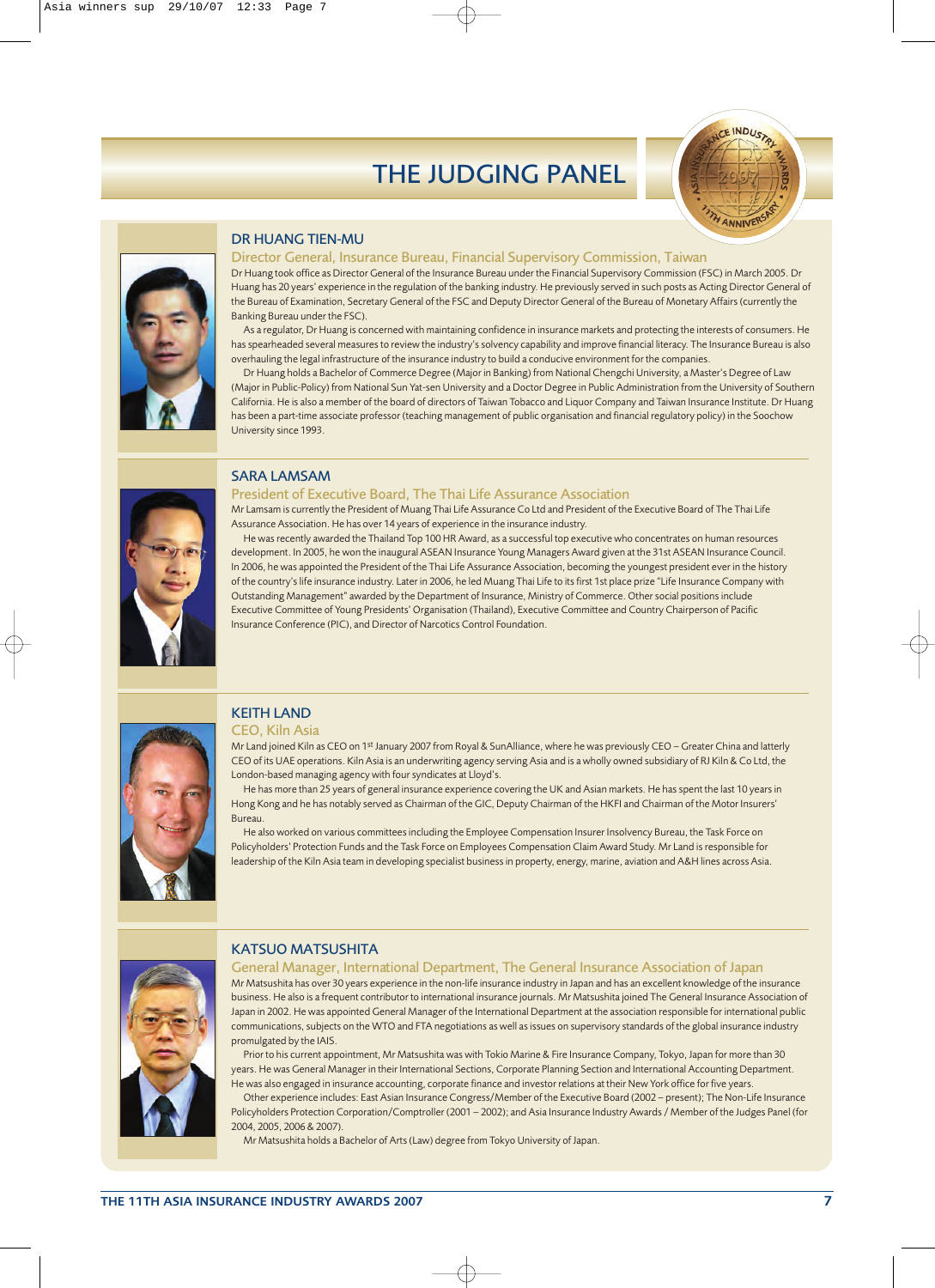

#### PATRICK POON

#### Chairman of Operation Committee and Director, China Pacific Life Insurance

Mr Poon was in the senior management of various domestic and international insurance companies. His outstanding leadership has brought him a number of recognitions, namely HK Ten Outstanding Youth Award in 1985, the K. T. Li Medal of Management in 1997, "the 16<sup>th</sup> Outstanding Manager Award (CEO and President Category)" in 1998, and the Order of Brilliant Star Medal in 1999, the Best Insurance Leadership Award at the Insurance – Belief, Hope & Love Award in 2000, and the Personality of the Year award at the Asia Insurance Industry Awards. While he was CEO for ING Taiwan, the company won the Life Insurance Company of the Year award at the Asia Insurance Industry Awards twice.

Mr Poon is now the Chairman of Operation Committee of China Pacific Life Insurance, responsible for its daily operational management.



#### FRANS SAHUSILAWANE

#### Chairman, General Insurance Association of Indonesia

Mr Sahusilawane has 32 years of working experience in two reinsurance companies and one insurance company in Indonesia, 13 years of which were on the board of management of reinsurance companies.

At present, he is: President Director/CEO of PT Tugu Reasuransi Indonesia; Chairman of PT Asuransi Maipark Indonesia; Chairman of PT Jasa Cipta Rembaka Reinsurance Broker; Chairman of the General Insurance Association of Indonesia; Chairman of the Executive Board of Special Risk Insurance Consortium; Deputy Chairman of Indonesian Customs Bond Pool; and Member of Executive Board of the Indonesian Insurance Institute.

Mr Sahusilawane holds a Master of Business Administration from De Montfort University, Leicester, UK, is an Associate and Chartered Insurer of the Chartered Insurance Institute, UK and a Fellow of the Indonesian Insurance Institute.



#### KEITH SCOTT

#### Managing Director/Head of Business Development, Asia, Swiss Re

Mr Scott is Swiss Re's Head of Business Development, Asia based in Hong Kong and a member of the Asia Management Team. He moved to Hong Kong in 2006 from Australia where he was CEO of the company's ANZ Property & Casualty operations, a member of Swiss Re's Division Asia Management Team and a Director of the Insurance Council of Australia.

Following Swiss Re's acquisition of M&G Re, Mr Scott moved from London to Sydney to focus on building Swiss Re's property and casualty business in Australia and New Zealand.

He entered the reinsurance field with M&G Re and held a number of executive positions in both property and casualty and life and health businesses. At various times he was responsible for business in Latin America, Continental Europe, the Middle East and Asia and was a frequent visitor to overseas markets.

Mr Scott has lived and worked in a number of European countries acquiring broad experience in the insurance sector and qualifying as a fellow of the Chartered Insurance Institute, London. He is a graduate of Cambridge University.



#### CHAI SOPHONPANICH

#### Chairman and President, Bangkok Insurance Public Company

Mr Chai, Chairman of the Federation of Thai Insurance Organisations, and past President of the East Asian Insurance Congress (1985-1986, and 2004-2005), is the leading and most revered elder in the Thai insurance market. Having served several twoyear terms as the head of the General Insurance Association of Thailand, he has spearheaded several moves to nurture the image of the industry as being more responsive to the needs of the people and the economy.

A science graduate from the University of Colorado, Mr Chai has been with Bangkok Insurance for 39 years. Since 1978, he has been the Chairman and President of Bangkok Insurance, during which time the company has grown to be a big player with a staff strength of more than 1,200. Under his stewardship, the company received the ISO 9002 certification in 1997 and ISO 9001 in 2002, as well as being named the best non-life insurer for three consecutive years since its inception in 2002 by the Thai regulator.

A dependable and selfless industry leader, he has also served several terms as Vice Chairman and Chairman of the ASEAN Insurance Council which he helped pioneer.

He was named Personality of the Year in the inaugural Asia Insurance Industry Awards in 1996.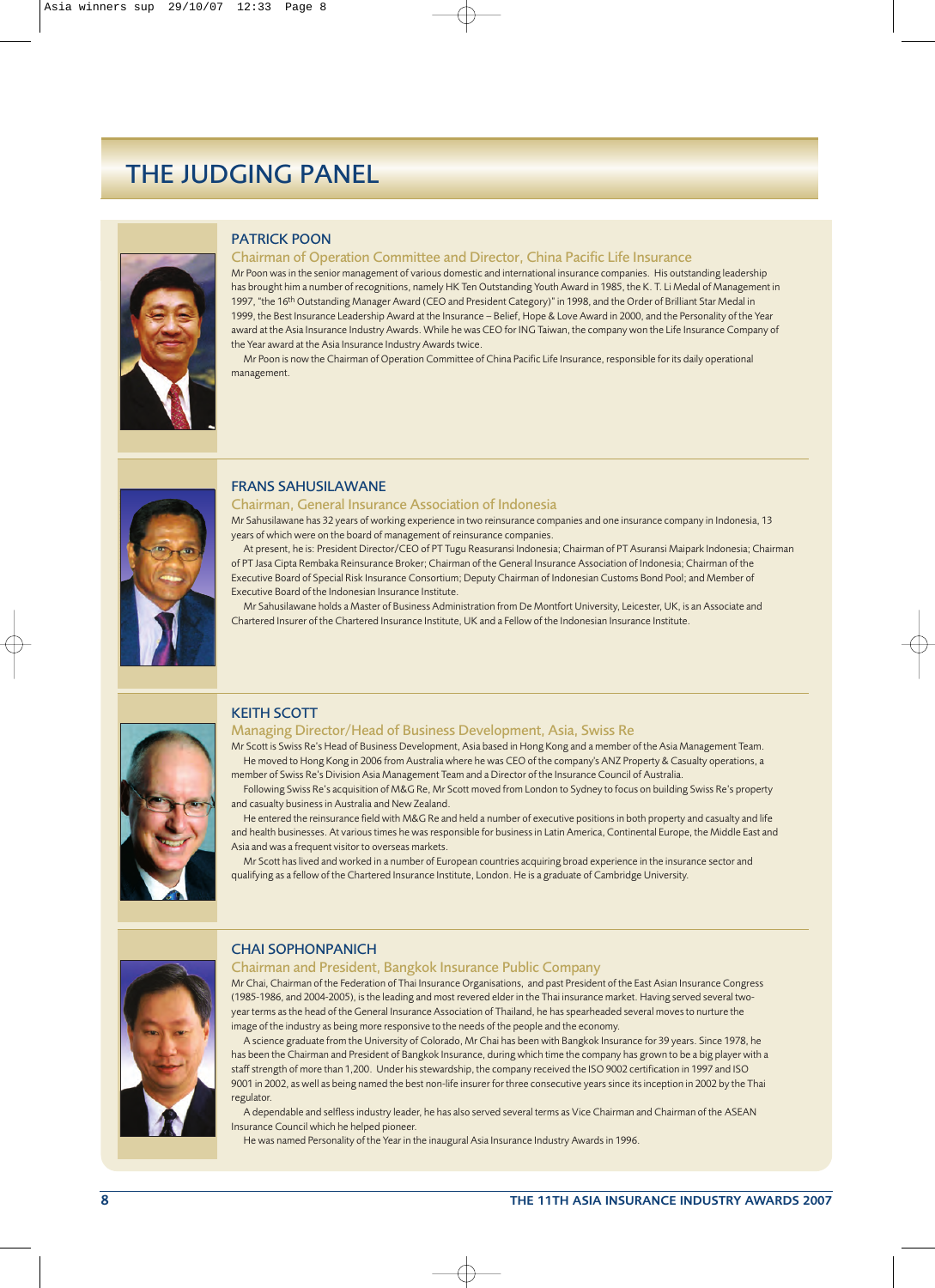## THE INTERNATIONAL PANEL





#### DAVE MATCHAM

#### Chief Executive, The International Underwriting Association

Mr Matcham is Chief Executive of the International Underwriting Association of London (IUA). IUA is the trade association representing insurance and reinsurance companies writing international business centred on London.

Previous to joining IUA at its formation on 31 December 1998, he worked for 18 years, many in a senior managerial position, for the Institute of London Underwriters – a long established trade association for marine and aviation insurers in London. ILU merged with LIRMA to form IUA on 31 December 1998 with Mr Matcham, being appointed Director of Operations.

Mr Matcham obtained his Associateship of the Chartered Insurance Institute in 1986 and his Fellowship (specialising in Aviation) in 1989. He still takes an active role in the CII, having served twice as president of one of its regional local institutes.



## GREGORY MACIAG

President and CEO, ACORD

With more than 30 years of industry experience – 27 at ACORD – Mr Maciag has developed a broad knowledge and understanding of the role technology plays in the global insurance marketplace today.

Since taking over as President and CEO in 1994, his vision has positioned ACORD as a leader in standards development and enterprise solution support, and a strong proponent of interoperability of data standards for sharing insurance information across disparate platforms.

Mr Maciag is a nationally recognised expert on insurance technology, speaking at numerous industry events each year. Prior to joining ACORD, he held positions with the National Council on Compensation Insurance and the Chubb Group of Insurance Companies.

A past columnist for the National Underwriter magazine, Mr Maciag authored more than 100 columns spanning a decade of technology advancements.



### PATRICK KENNY

#### President & CEO, International Insurance Society

Mr Kenny joined the International Insurance Society (IIS) as President & CEO in June 2001. He is responsible for the overall management of the IIS, a non-profit organisation of insurance executives and academics, whose mission is to facilitate the worldwide transfer of ideas and innovations and to foster the development of personal networks across national and international insurance markets. The IIS, which was formed in 1964, today has over 900 members from 75 countries representing key insurance companies around the globe.

Prior to joining the IIS, Mr Kenny was the Executive Vice President of Frontier Insurance Group Inc in Rock Hill, NY, from August 1998 to March 2001. From 1995 to 1998 he served as Senior Vice President of SS&C Technologies, a technology corporation located in Windsor, CT. Mr Kenny also served as Group Executive, Finance & Administration, and Chief Financial Officer at AETNA Life and Casualty from January 1988 to December 1994 where he was responsible for corporate finance, services and communications, as well as technology, investor relations and internal audit. Management responsibilities included overseeing 6,000 employees.

Before joining AETNA, Mr Kenny was the Partner in charge of the Insurance Audit Practice and a member of the International Insurance Practice Committee at KPMG Peat Marwick from 1981 to 1987.



#### PATRICK LIEDTKE

Secretary General & Managing Director, The Geneva Association

Born in Frankfurt/Main (Germany), Patrick Liedtke finished his schooling in 1985 in Madrid (Spain), then studied Electrical Engineering and Economics in Germany and England. He has worked in capital markets analysis and economic research in England, Germany and Switzerland. He has been with The Geneva Association since 1998 where he assumed the role of Secretary General and Managing Director in January 2001.

Mr Liedtke is a Surveillance Board Member of IT Future AG, Frankfurt; Surveillance Board Member of Zwiesel Kristallglas AG, Zwiesel; Director of the Applied Services Economic Centre (ASEC) and Chairman of the Silver Workers Institute (SWI).

He is also Executive Board Member of the Club of Rome; Editor of the Insurance and Finance Newsletter, published in Geneva; and Editor-in-Chief of the Geneva Papers on Risk and Insurance – Issues and Practice, published in London. He is a Member of the Advisory Committee of the Wharton School's Center for Risk Management and Decision Processes (WCRMDP) in Pennsylvania, and of the International Advisory Board of the China Center for Insurance and Social Security in Beijing, as well as several other expert groups.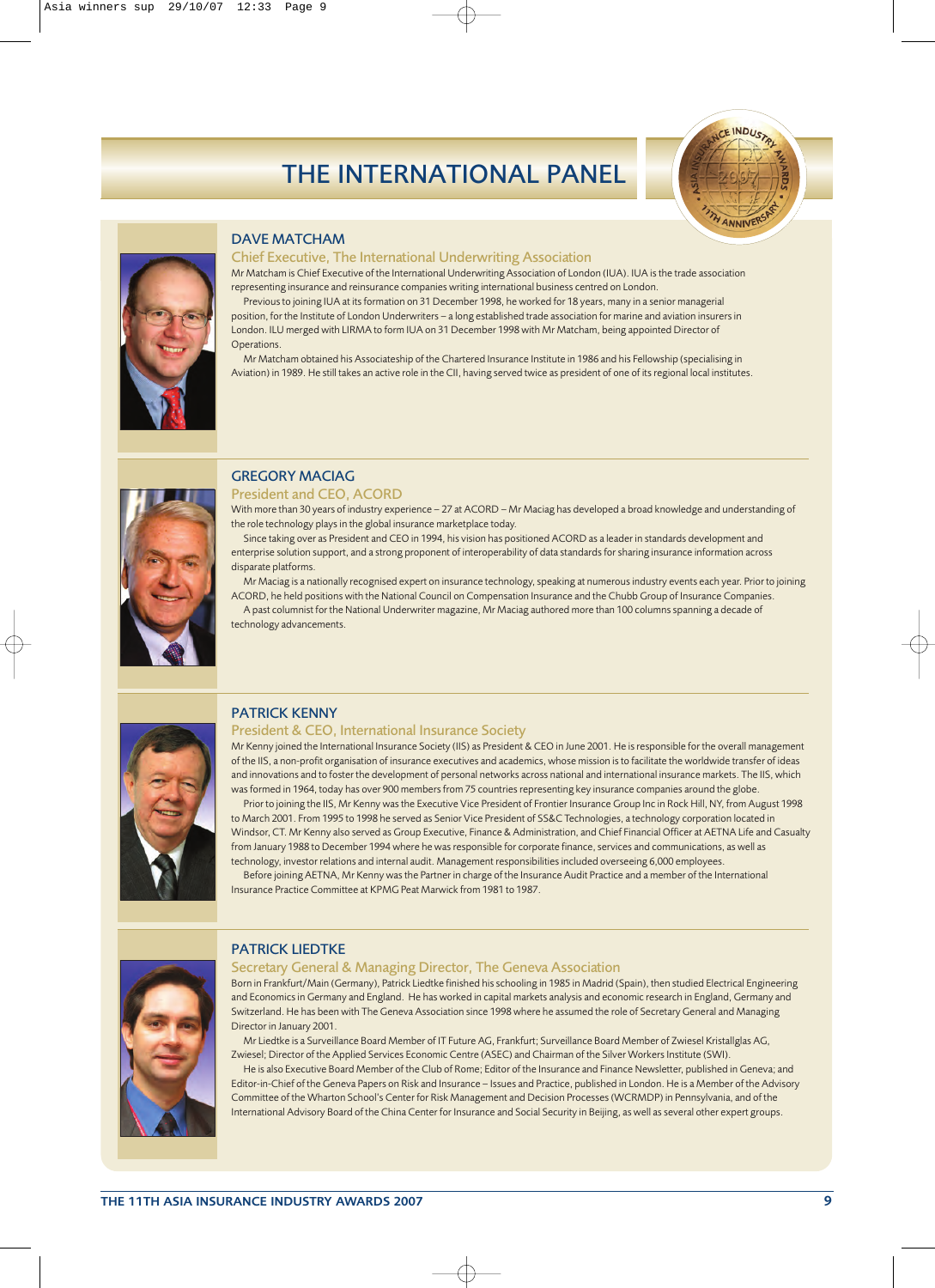## LIFE INSURANCE COMPANY OF THE YEAR

## Manulife Financial Asia

*The life insurer scored top marks for its continuing commitment to professionalism, excellent customer service and innovation with first-to-market products such as Manulife Secure Income Plus.*

The past year has heralded some significant milestones for Manulife in Asia.<br>
Manulife Philippines marked its centenary this year, while its Hong Kong or<br>
toasted 110 years of operations. Meanwhile in China, Manulife-Sinoc Manulife Philippines marked its centenary this year, while its Hong Kong offices toasted 110 years of operations. Meanwhile in China, Manulife-Sinochem opened for business in its 20th city, more than any other foreign joint venture life insurance company.

Manulife operates in 10 countries and territories in Asia with a 25,000-strong agency force and an expanded distribution network of 50 agreements with banks and securities dealers, serving nearly five million customers in the region.

It has also dedicated significant resources to deepening its knowledge and understanding of the Asian markets. One example of this was the substantial research project it undertook in 2006 during the development of its pioneering variable annuity product, Manulife Secure Income Plus – the first of its kind in Asia, excluding Japan, to

The past year has also seen significant developments in Manulife's bancassurance partnerships

offer a guaranteed income for life. Its research showed that pre-retirees in Asia can expect to potentially live for 30 to 40 years in retirement, yet that many are unaware of this fact and risk running out of money in their old age.

The past year has also seen significant developments in Manulife's bancassurance partnerships. Manulife signed a strategic alliance through a joint venture company between China Bank and Manulife in the Philippines. OCBC Bank launched a Manulife whole life plan in Malaysia to meet education needs and in Taiwan, Manulife successfully established three new banking partners: Taishin Bank, Ji Shen Bank, and China Trust. In addition it made acquisitions such as that of Pramerica Life in the Philippines, which was completed in August 2006.

Another example of its efforts in developing new channels occurred in February this year when

Manulife in Japan established a Managing General Agents Development Department. This new department aims to establish and promote a new agent channel to complement sales by its existing PlanRight advisor channel. The offer will focus on the high net worth market segment, opening up an important new channel for its business in Japan.

Manulife now boasts the coveted AAA rating from rating agency Standard & Poor's in recognition of its financial and operational strength, one of only two publicly traded companies in the world to boast this accolade.



ABOUT THE SPONSOR

### **HSBC** Insurance

HSBC Insurance (Asia-Pacific) Holdings Limited is a wholly owned subsidiary of The Hongkong and Shanghai Banking Corporation Limited, which is owned by HSBC Holdings plc, the London-based holding company of the HSBC Group. HSBC Insurance Brokers is one of the largest international broking, risk management and employee benefits organisations in the world.

HSBC Insurance (Asia-Pacific) Holdings Limited is the parent company of four insurance underwriting companies, collectively known as HSBC Insurance – HSBC (Asia) Limited, HSBC Life (International) Limited, HSBC Insurance (Singapore) Pte Limited and HSBC Amanah Takaful (Malaysia) Sdn Bhd (49% held), a dedicated Takaful operation which means it is now able to provide complete Islamic financial solutions to all customers.

It has offices in the Hong Kong Special Administrative Region (SAR), the Macau SAR, Singapore and Malaysia. In mainland China, it has representative offices in Beijing, Shanghai and Guangzhou. HSBC Life also opened a representative office in Hanoi, Vietnam in January 2007 and began operating in Taiwan in September 2007.

Last year, HSBC Life (International) Limited was awarded 'Life Insurance Company of the Year' and HSBC Insurance (Asia) Limited was named 'General Insurance Company of the Year' in 2000. HSBC Insurance Brokers (Asia-Pacific) Limited received 'Broker of the Year' in 1997, 2000 and 2006.

**www.insurance.asiapacific.hsbc.com**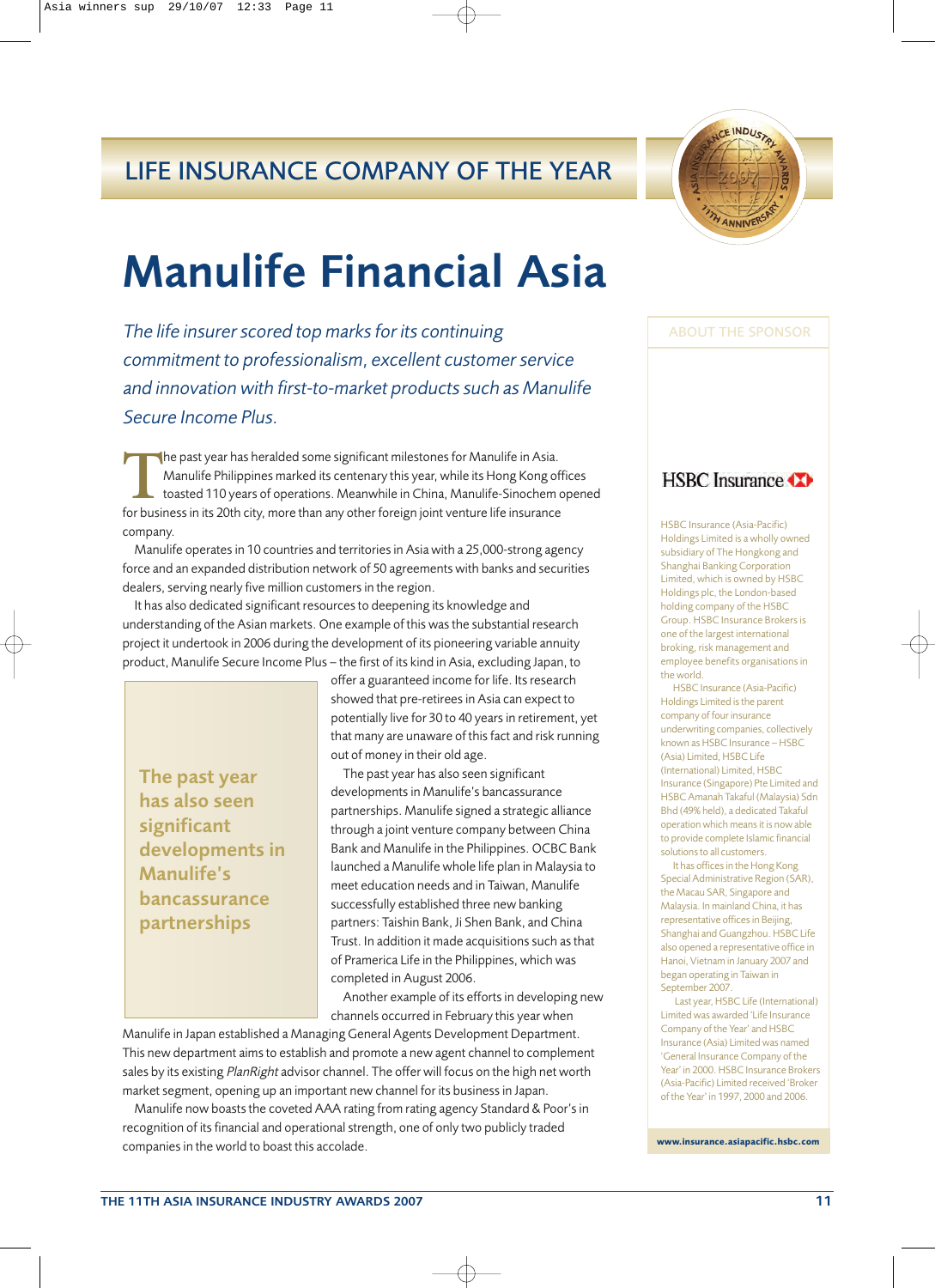## GENERAL INSURANCE COMPANY OF THE YEAR



## ICICI Lombard General Insurance Company

*A joint venture between India's ICICI Bank and Canada-based Fairfax Financial Holdings, ICICI Lombard impressed the judges with its innovation, responsiveness to customer needs, industry leadership and business growth.*

**II** CICI Lombard is the largest private sector general insurance company in India wigross written premiums of \$730m for the financial year ended March 31, 2007.<br>Serving approximately 3.5 million retail customers, 300 of t CICI Lombard is the largest private sector general insurance company in India with gross written premiums of \$730m for the financial year ended March 31, 2007. Serving approximately 3.5 million retail customers, 300 of the top 1000 corporate represented 12% in 2007, and has a leadership position in the private sector in all product segments.

The past year has been a significant one for ICICI Lombard in terms of growth. Its net worth increased by 152% from \$91m to \$230m, while net profit grew 36% to \$16.7m, for the financial year ended March 31 2007. The number of policies it issued grew from 1.46 million last year to 3.14 million for the current year. Meanwhile, the number of claims it handled grew from 20,000 per month to 70,000 per month.

It was ICICI's innovation that really caught the eyes of the judging panel

However, it was ICICI Lombard's innovation that really caught the eyes of the judging panel. To reduce the cost of claims processing in rural areas, it launched a first-of-its-kind pilot project issuing biometric smart cards to rural customers availing of health insurance. The card contains a smart chip which authorises transactions based on the customer's fingerprints. The balance sum insured can be easily ascertained when the card is presented at a hospital.

ICICI Lombard, together with the involvement of the World Bank, has also pioneered weather insurance to cover weather-related risks faced by

crops. In fiscal 2007, more than 200,000 farmers and 250,000 acres of land were insured for a range of crops.

ICICI Lombard was the first insurer in India to introduce online policy issuance direct to customer through its website at www.icicilombard.com. The company has also used the telemarketing channel very effectively to sell high value casualty and health insurance. Sales from telemarketing have grown eight times since 2004 with 1,000 telemarketing agents now contributing 50% to total sales of retail casualty and health insurance.

Over the last five years since its inception, ICICI Lombard has built robust platforms of growth. The company is now well positioned to tap into the vast opportunities offered by the insurance sector in India.



Jardine Lloyd Thompson (JLT) Asia, a wholly owned subsidiary of Jardine Lloyd Thompson Group plc, is a market leader in insurance and reinsurance broking, risk management and consultancy services. JLT Group employs 5,000 personnel and operates out of more than 100 offices in over 30 countries around the globe.

Our operations in Asia date back to 1836. Today, JLT Asia is one of the most experienced brokers in this region, with 600 staff in 12 locations across Asia – China, Hong Kong, Indonesia, Japan, Korea, Malaysia, Macau, Philippines, Singapore, Taiwan, Thailand and Vietnam.

JLT is a Jardine Matheson Associate Company, an Asia-based conglomerate with a broad portfolio of market-leading businesses in engineering, construction, transport services, motor trading, property, retailing, restaurants and hotels. Through this relationship, JLT Asia has access to the skills and resources of one of Asia's most successful businesses.

Our specialists are renowned for their innovative approach to developing integrated insurance, reinsurance and alternative risk transfer solutions.

Integrity is a hallmark of the JLT organisation. We believe that our quality and compliance regimes are among the most thorough in the industry.

JLT Asia has been named Broker of the Year in four out of the last six years (2001, 2002, 2003 and 2005).

**www.jltgroup.com**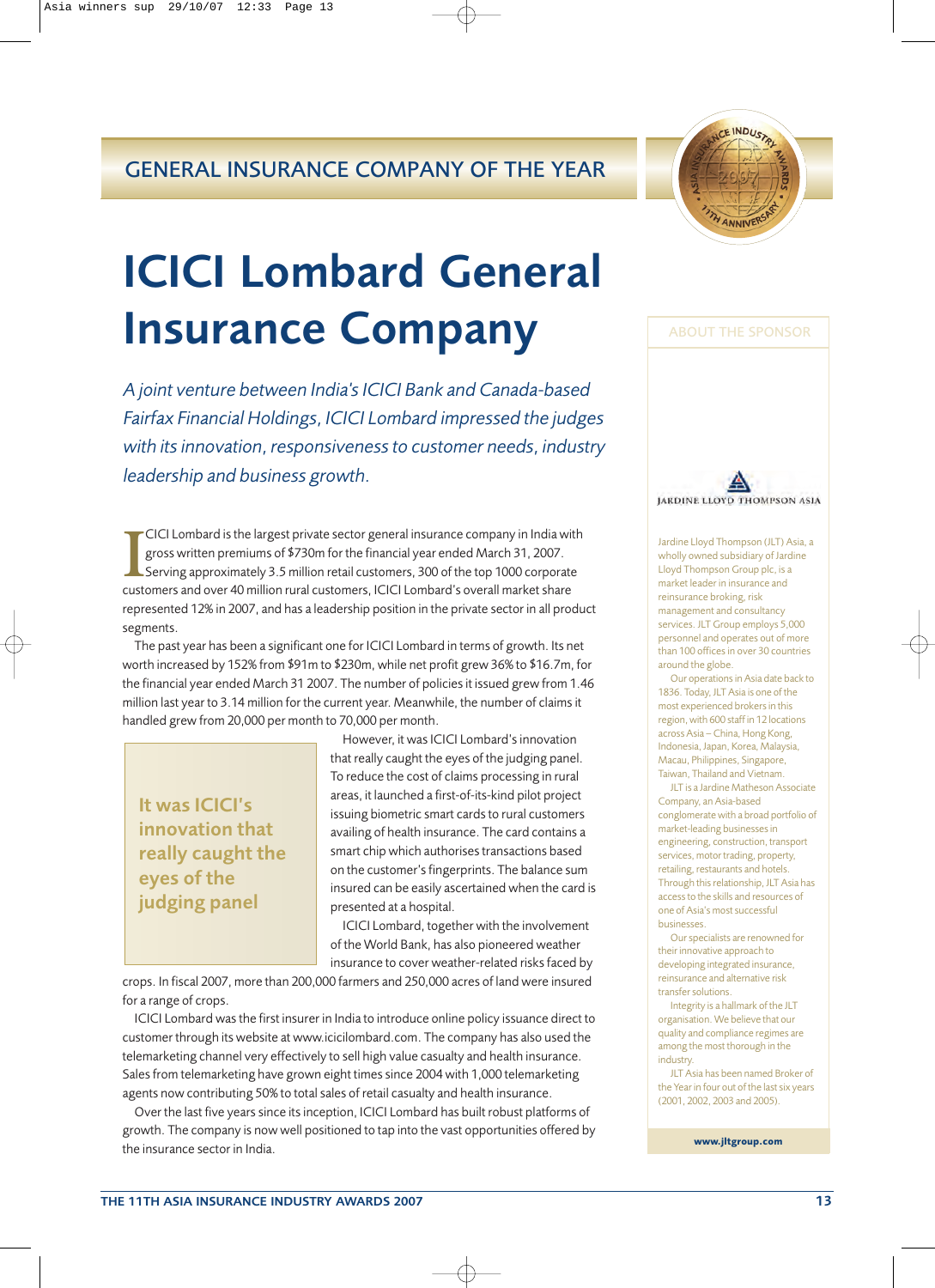## LOSS ADJUSTER OF THE YEAR

## Maphilindo International Sdn Bhd

*For its impeccable handling of the Malaysian floods earlier this year, and its innovative use of new technology, Maphilindo International (MI) has been recognised as the top loss adjuster for the third time.*

**M**I operates the largest and most profitable loss adjusting company in Malaysia with 12 offices, a 300-strong workforce and handling more than 4,500 assignments monthly.

Based on the Bank Negara Insurance Annual Report in 2006, the entire loss adjusting industry comprising 37 players operated at a profit of RM19.1million. MI commanded a 20.48% share of the market's operating profits demonstrating its leadership in this area.

Providing such an innovative claims service at the most crucial period of the floods, which were unprecedented in the nation's history, was commendable indeed

MI says its philosophy is geared towards serving the needs of insurers and their policyholders and if the past year is anything to go by it is certainly achieving this aim.

During the December 2006 and subsequent second wave of floods in January 2007 in Southern Peninsular Malaysia its team was assigned to handle more than 3,000 claims.

Its call centre handled more than 5,000 calls relating to the floods where assistance and claims services were provided to affected policyholders. The dedicated hotlines were open 24 hours a day to enable affected policyholders to directly notify MI of their losses.

Its blackberry-enabled team on site responded instantly. Reports and photographs were dispatched to the insurers instantly from site using 3G enabled laptops. Providing such an innovative claims service at the most crucial period of the floods, which were unprecedented in the nation's history, was commendable indeed. MI completed more than 85% of the December

flood-related assignments within three weeks of the flood. Many policyholders had their claims proceeds credited directly into their bank accounts within a week following the flood. MI also took out nationwide newspaper advertisements to offer free towing of flood-affected vehicles to the nearest panel workshop. This service proved a resounding success.

The judges agreed that offering such a service went far beyond the call of duty. This is the third time MI has emerged triumphant in this category, previously winning in 2004 and 2005.



ABOUT THE SPONSOR



BELFOR Asia was established in Singapore during May 1993. Since this time, BELFOR Asia has steadily expanded, and now the regional head office in Singapore is supported by branches in Taiwan and Japan.

BELFOR Asia services the East Asian region from Japan, Korea and China in the north, to Indonesia in the south, as well as Australia and New Zealand. BELFOR Asia also provides services to the countries of South Asia (India, Pakistan, Sri Lanka).

The core activity of BELFOR is the restoration of commercial and industrial facilities, machinery and equipment following disaster incidents .

BELFOR offers solutions based upon the restoration (precision cleaning and repair) of as many of the affected items as possible, with the client replacing only those items which have been irreparably damaged. The most significant benefit of restoration is that this solution can almost always be implemented within a shorter period of time, compared to alternative solutions involving replacement with new items. Additionally, the direct costs of restoration, compared to replacement, are significantly lower.

BELFOR also offers a pre-incident preparedness and emergency response programme called RED ALERT.

BELFOR Asia is part of the worldwide BELFOR group. BELFOR is the leading global restoration company, with more than 3,000 employees working out of more than 170 branches in 27 countries.

**www.belfor.com**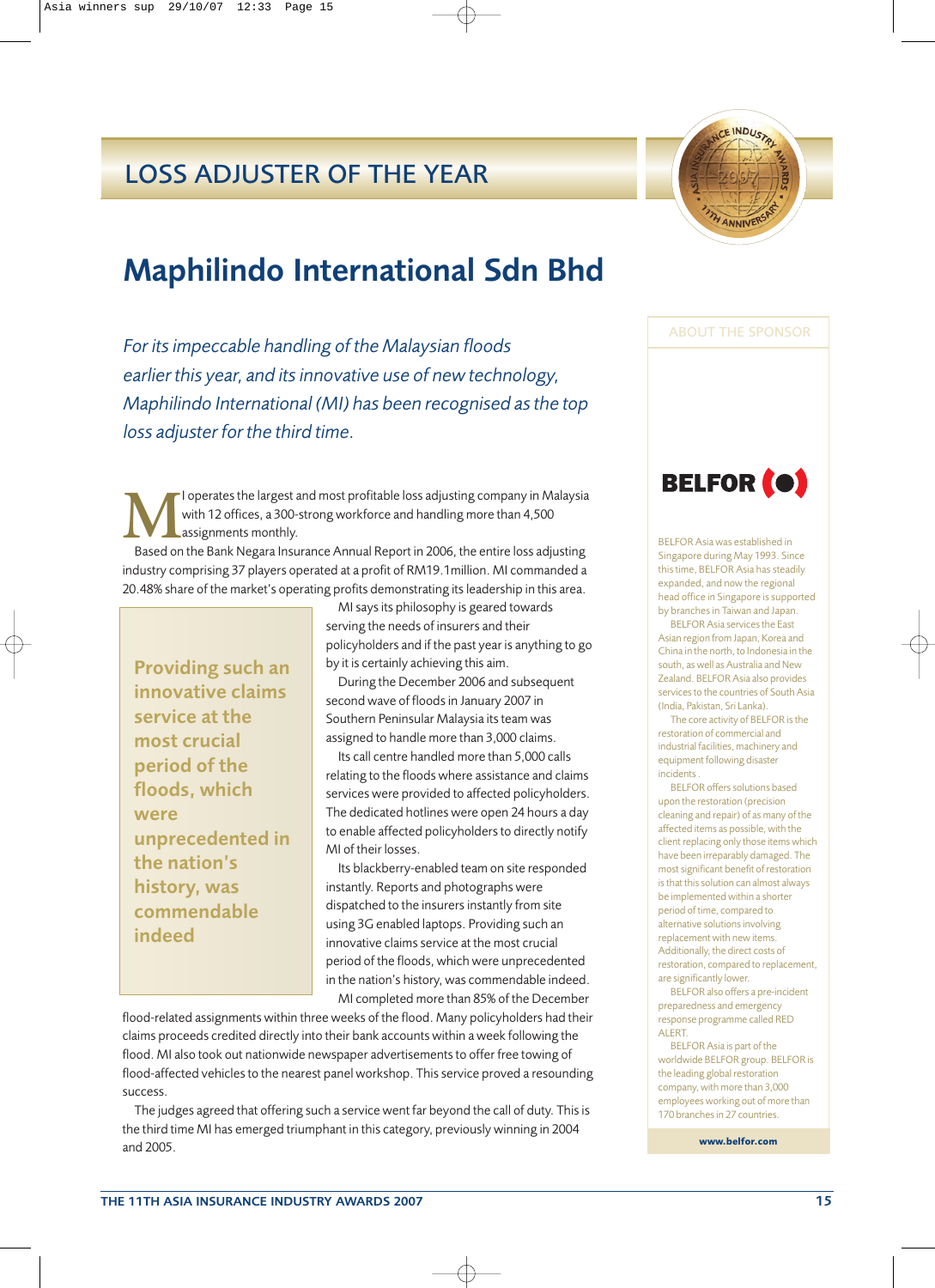## EDUCATIONAL SERVICE PROVIDER OF THE YEAR



## Singapore College of Insurance

*The Singapore College of Insurance (SCI) has emerged as a full-fledged professional training institution, recognised by leading financial companies and regulators as being at the forefront of educational and professional standards in Asia.*

**S** CI was established in 1974 to help raise the insurance practitioners and to build a tale<br>Singapore as an insurance and financial has not changed, although its size certainly has. CI was established in 1974 to help raise the level of professional standards among insurance practitioners and to build a talent pool needed to support the growth of Singapore as an insurance and financial hub. Thirty-three years later, that mission

Today, SCI's role has expanded to a full-fledged professional training and educational institution. Its reputation has grown as a provider of quality programmes that are attuned to market trends and issues as evidenced by a list of blue-chip customers that include large international insurance groups like AIG and Allianz, regional insurers like Thai Life and Korea Life, banks like Baiduri Bank and Bank Mandiri, and reinsurers like Swiss Re - all of which have acknowledged SCI as a credible corporate training partner for their ongoing learning needs.

SCI's certification and licensing exams have become a benchmark of quality and standard for the industry. The Monetary Authority of Singapore (MAS) has recognised the strengths of SCI in providing and administering examinations that are of high standard and in ensuring examination integrity and security by approving SCI as the only body to

SCI was also saluted for its innovation and market leadership activities

administer an increasing number of licensing examinations for intermediaries selling and advising on life insurance, general insurance, health insurance and collective investment schemes.

The past year has seen SCI continuously striving to boost educational standards on two fronts. The first was collaborating with LOMA to jointly launch the Specialist Diploma in Life & Health Insurance Underwriting in March 2007, aimed at equipping underwriters with the requisite technical knowledge and skills, as well as providing them with pathways to further enhance their professional credentials.

The second was managing the inaugural ASEAN Young Insurance Managers' (AYIM) Programme conducted in Bali in November 2006 for 58 participants from six ASEAN countries.

SCI was also saluted for its innovation and market leadership activities. Last year it played a leading role in garnering the support of nine industry stakeholders, including the associations representing the banks, life insurers, brokers, advisers and other professionals, to adopt and implement the ISO22222 International Standard for Personal Financial Planning in Singapore, the first country in the world to do so.

The fact that SCI achieved its highest revenue in history in 2006 is testimony to its continuing success.



ABOUT THE SPONSOR

China Pacific Life Insurance Co., Ltd.(CPIC Life), a nationwide jointstock life insurance company specialising at life insurance business of all types, was established on November 9, 2001 with its headquarters in Shanghai, China.

The holding company of CPIC Life, China Pacific Insurance (Group) Co., Ltd. (CPIC Group) was established in 1991. Capitalising on the CPIC Group's strengths, CPIC Life adheres to the operational guideline of "Sound and Profitable Operation" and strives to promote and develop its core values of "Commitment to Business Integrity and Sustainable Growth". The company currently has over 150 insurance products covering various fields of life, annuity, health, accidental injury, etc. In 2005, CPIC Life was awarded "Customer-Satisfying Company throughout China" by China Association for Quality.

CPIC Life has established a sale and service network covering most parts of the whole country. Distribution channels including individuals, group, bancassurance, and other intermediary business have been growing steadily. By the end of 2006, the company had established 510 regional offices, branches and subbranches, and more than 3000 sales offices across the country. The company has an e-commerce network in China with domestic and overseas connection. Total company assets as of December 31, 2006 reached RMB152bn and the premium income of the year amounted to RMB 37.8bn, realising an operation profit of RMB1.57bn.

**www.cpic.com.cn**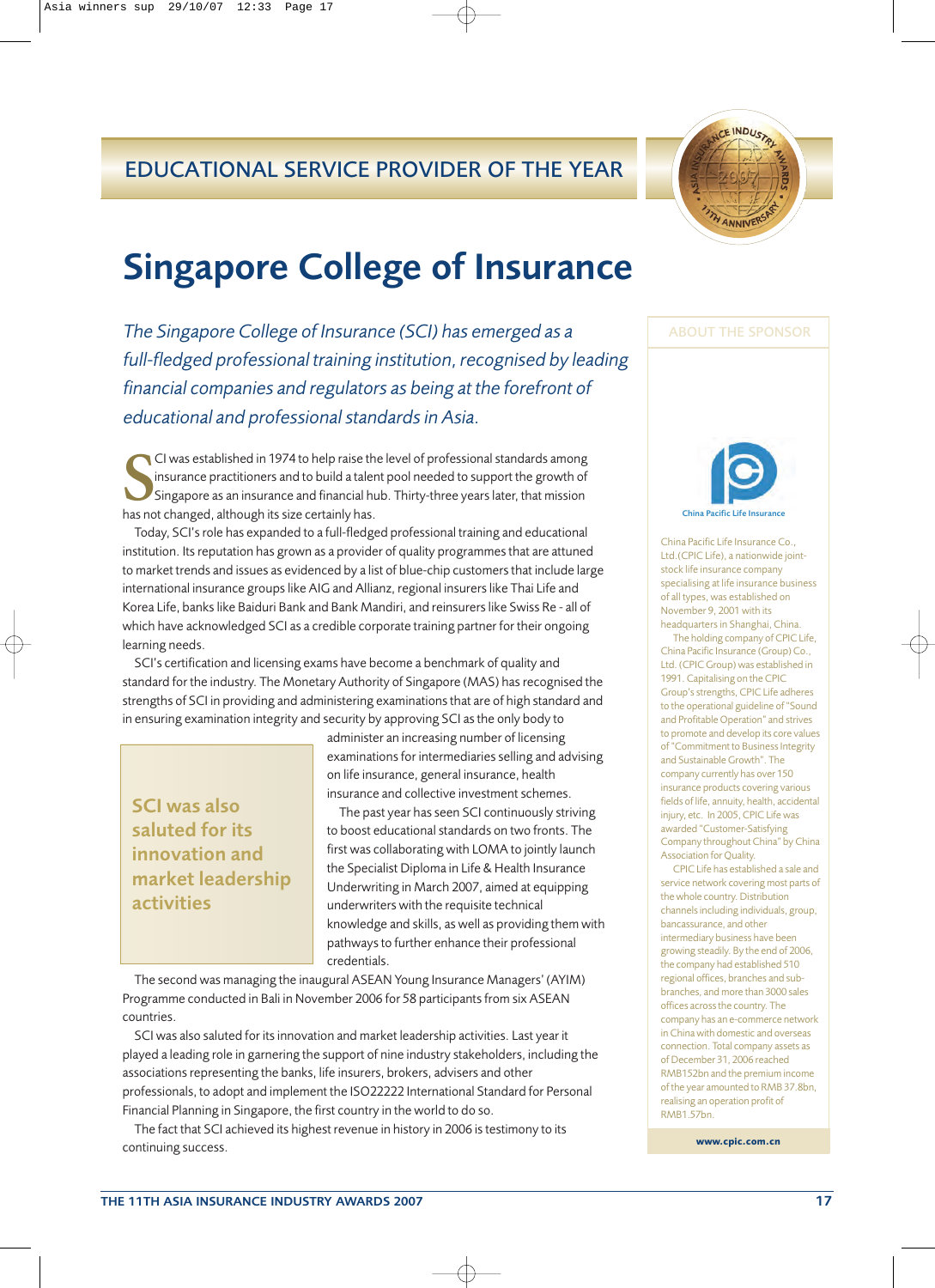## INNOVATION OF THE YEAR

## American Home Assurance Company Singapore

*American Home Assurance Company Singapore (AHAC) has earned plaudits for harnessing innovative and efficient payment, claims and communications processes to satisfy its customers and derive profits from its public housing fire insurance scheme.*

HAC, a general insurance unit of AIG, serves consumers and businesses in<br>Singapore with property, casualty, marine and financial services insurance.<br>profitably insures 60% of Singapore households with a fire insurance cove Singapore with property, casualty, marine and financial services insurance. It profitably insures 60% of Singapore households with a fire insurance cover with sum insured averaging S\$40,000. It is the way they have managed to do it that impressed the judging panel.

Singapore's 4.5 million residents live in approximately 1 million households. About 85% of these are located in government-subsidised Housing Development Board (HDB)

estates.

In AHAC's latest customer satisfaction survey more than 90% of HDB residents surveyed said they were 'very satisfied' or 'satisfied'

In 1997, AHAC won the HDB tender to provide fire insurance, and began serving customers. Its mission was to create an attractively priced basic cover, but making such a low-cost scheme profitable required the development of innovative ultra-efficient payment, claims and communication processes.

AHAC abandoned traditional bill payment and instead arranged for customers to charge premiums to their SingTel phone bill. Later, it arranged for customers to pay premiums at any post office branch or any of the country's 460 AXS 'vending machine' payment terminals. It also established a dedicated 24-hour claims hotline for this product.

In addition, it established communication processes that allowed it to communicate with HDB customers on a regular basis about health, safety and other important matters. This included participating with local fire brigades and the National Fire Prevention Council in roadshows,

community events, and school activities.

This year, HDB duly communicated its satisfaction by awarding AHA its coveted Housing Development Board 'Quality Award' in the 'Suppliers/Service Providers' category.

Customers were impressed as well. In AHAC's latest customer satisfaction survey more than 90% of HDB residents surveyed said they were 'very satisfied' or 'satisfied' with the value received relative to the premium paid. More than 88% said they were 'very satisfied' or 'satisfied' with its overall service.

### **III** Manulife Financial

ABOUT THE SPONSOR

Manulife Financial is a leading Canadian-based financial services group operating in 19 countries and territories worldwide. At Manulife Financial, our vision is to be the most professional life insurance company in the world: providing the very best financial protection and wealth management services tailored to the millions of customers in every market where we do business. Our PRIDE values – Professionalism, Real Value to Customers, Integrity, Demonstrated Financial Strength, and Employer of Choice – guide everything we do, from strategic planning to day-to-day decisionmaking, to the manner in which we treat our customers and other stakeholders.

Manulife Financial has operated in Asia for more than 100 years and has one of the most extensive operations of any life insurance company. Manulife's businesses in Asia are located in Hong Kong, Indonesia, Japan, the Philippines, China, Singapore, Vietnam, Taiwan, Thailand and Malaysia.

Manulife Financial is the largest life insurance company in Canada, the second largest in North America and the sixth largest in the world, based on market capitalisation (as at January 2007).

Manulife Financial Corporation trades as 'MFC' on the TSX, NYSE and PSE, and under'0945' on the SEHK.

**www.manulife.com**

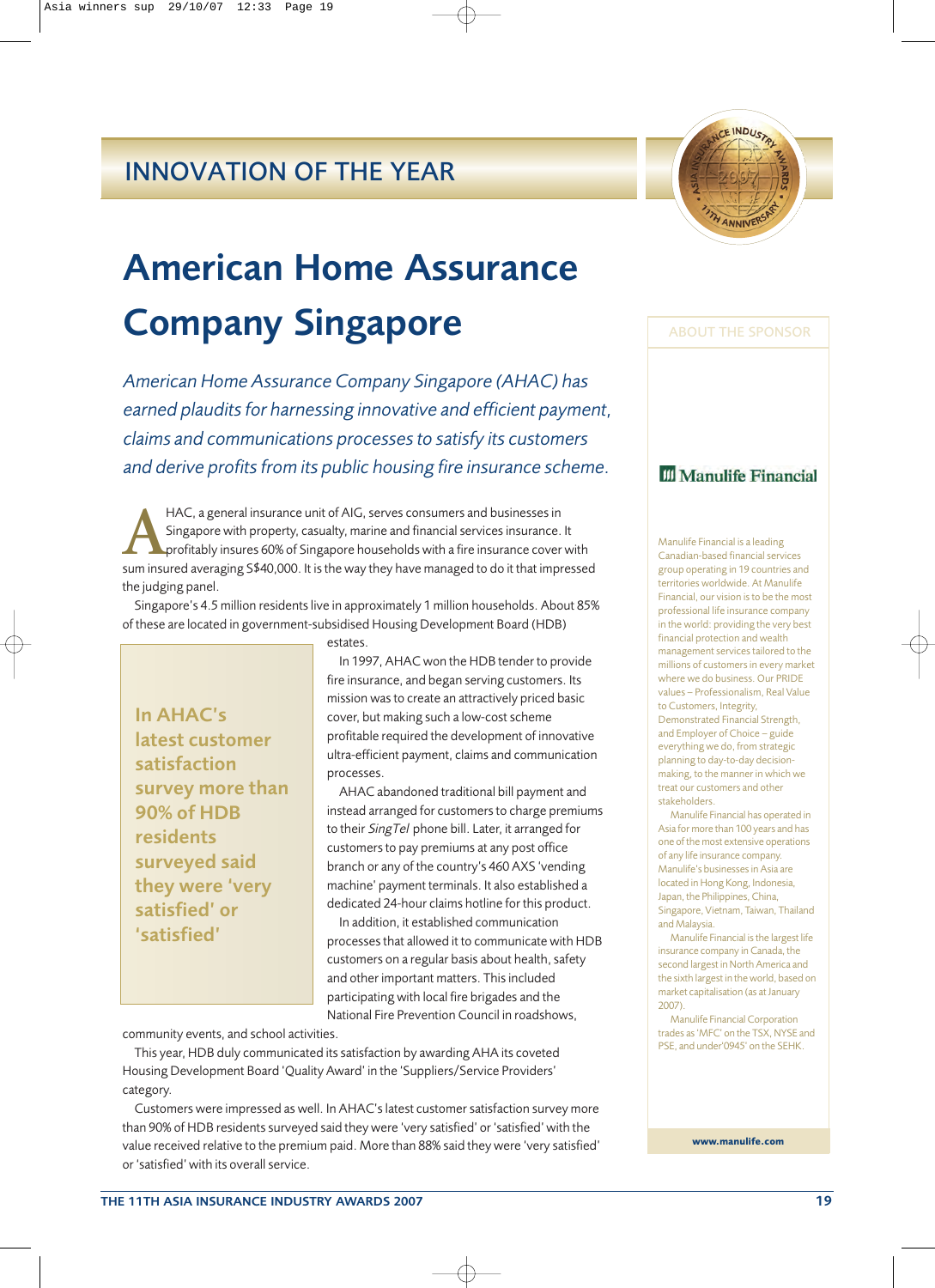

The Review and Asia Insurance Review would like to congratulate PricewaterhouseCoopers on winning the Service Provider of the Year award.



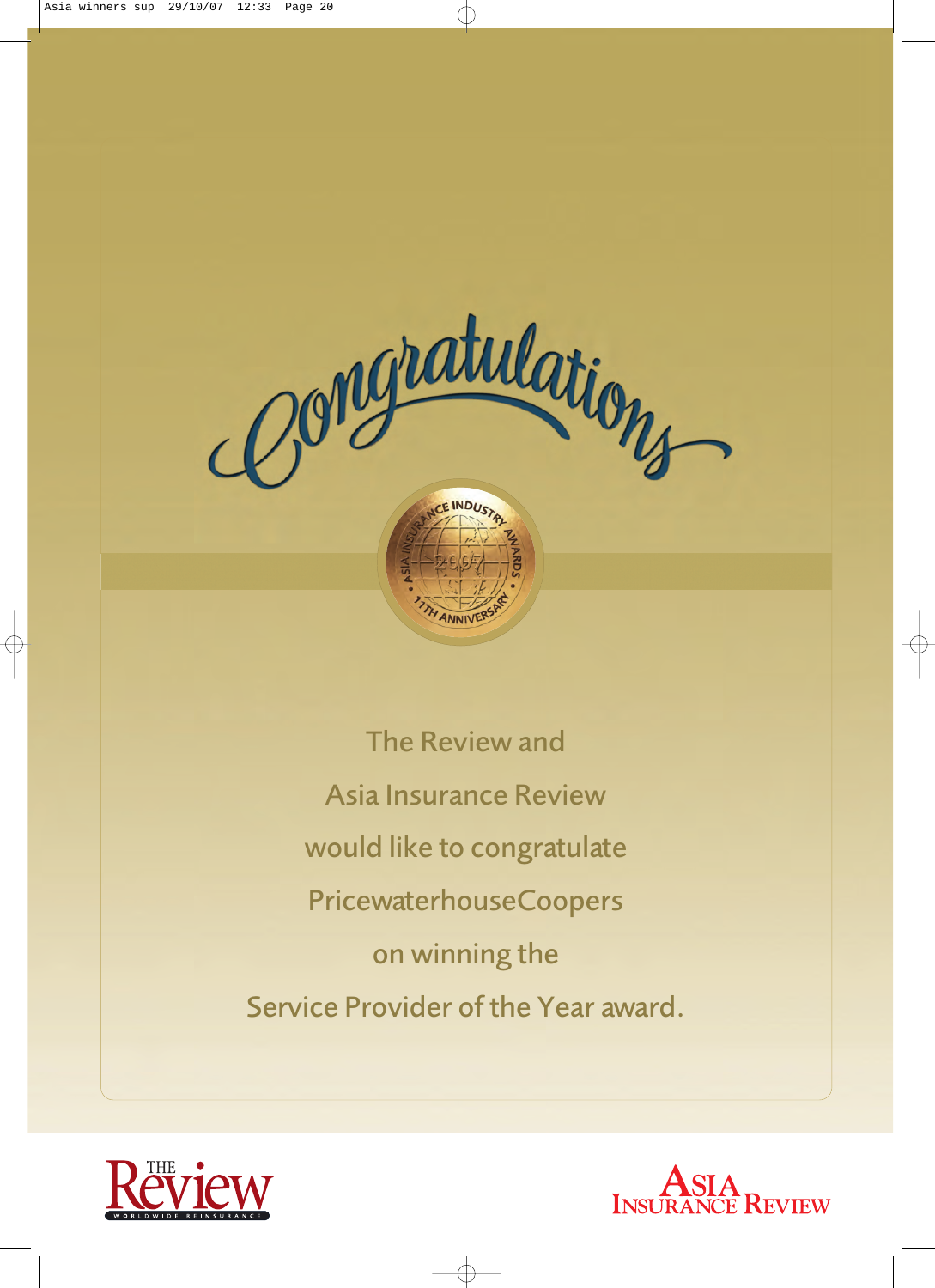## SERVICE PROVIDER OF THE YEAR



## PricewaterhouseCoopers

*PricewaterhouseCoopers (PwC) has been lauded for its commitment to the insurance industry, demonstrated mainly by its responsiveness to clients' needs and its investment in research and innovation.*

**P**wC has demonstrated a noteworthy commitment to helping the insurance industry face the problems of the domestic market head on and navigate the global marketplace.

Some of the recent PwC initiatives in Asia include a new publication: Rising to the Challenge – An Analysis of Asia Pacific IFRS Insurance Annual Reports; a forum on financial reporting and insurance developments with a special focus on China; and a workshop on financial reporting in Taipei, which helped this market to understand the key requirements of the new standard.

PwC has also undertaken a number of pieces of work with regulators around the region to enhance the quality and responsiveness of regulation.

For example in China, PwC recently assisted the regulator with accounting, actuarial and risk management regulations. Executives in the financial services and insurance sector also travelled extensively throughout the region on a regular basis to meet regulators and help address some of the critical issues faced by the Asian insurance industry.

Two areas that really caught the attention of the judging panel was PWC's responsiveness to insurers' needs and its innovation within the region

But the two areas that really caught the attention of the judging panel was PwC's responsiveness to insurers' needs and its innovation within the region.

Over the past year PwC has been assisting many insurers in Asia to develop solutions in key business areas such as: governance and risk management; human capital; growth strategies; transparent disclosure; mergers and acquisitions; and compliance and regulation.

PwC has also continued to invest in research and innovation so that insurers in the region are up-todate with the latest tools and thinking.

It pioneered the concept of corporate reporting transparency and has been at the forefront for developing a new model – ValueReporting. This is based on over six years of PwC research involving thousands of corporate executives, investors, and analysts in countries around the world, and across

a range of industries, to help clients and other corporate executives.

For helping insurers to stay abreast of what other companies in their own industries and beyond are doing to become more transparent, PwC is a deserving winner of this category.

### ABOUT THE SPONSOR



Asia Insurance Review, having served the industry for 17 years, is the premier professional regional journal committed to serving the insurance industry with informative editorial on Asia, on-thespot updates (both monthly and weekly) and technical conferences to support the industry's march towards higher standards and greater professionalism.

It is the official magazine of the leading industry events in Asia especially the East Asian Insurance Congress and Singapore International Reinsurance Conference. It also produces directories and daily online newsletters as well as organising technical conferences such as the CEO Insurance Summit for Asia.

Following Asia Insurance Review's success, a sister publication, MiddleEast Insurance Review was launched in Sept 2006



The Review – Worldwide Reinsurance is the longest established publication dedicated to senior re/insurance professionals worldwide.

A market leader for more than 135 years, The Review reports on and analyses the current issues affecting the industry.

In addition to the monthly magazine, The Review is also renowned for its coverage of the major industry conferences. It is the official publication of the Baden-Baden Reinsurance Meeting, producing an annual directory of the delegates attending, who register through the website

www.badendirectory.com. It also publishes daily newsletters and The ReBrief – the industry's only standalone conference round-up publication. For more information on The Review visit www.thereview.biz or www.idnewscentre.com.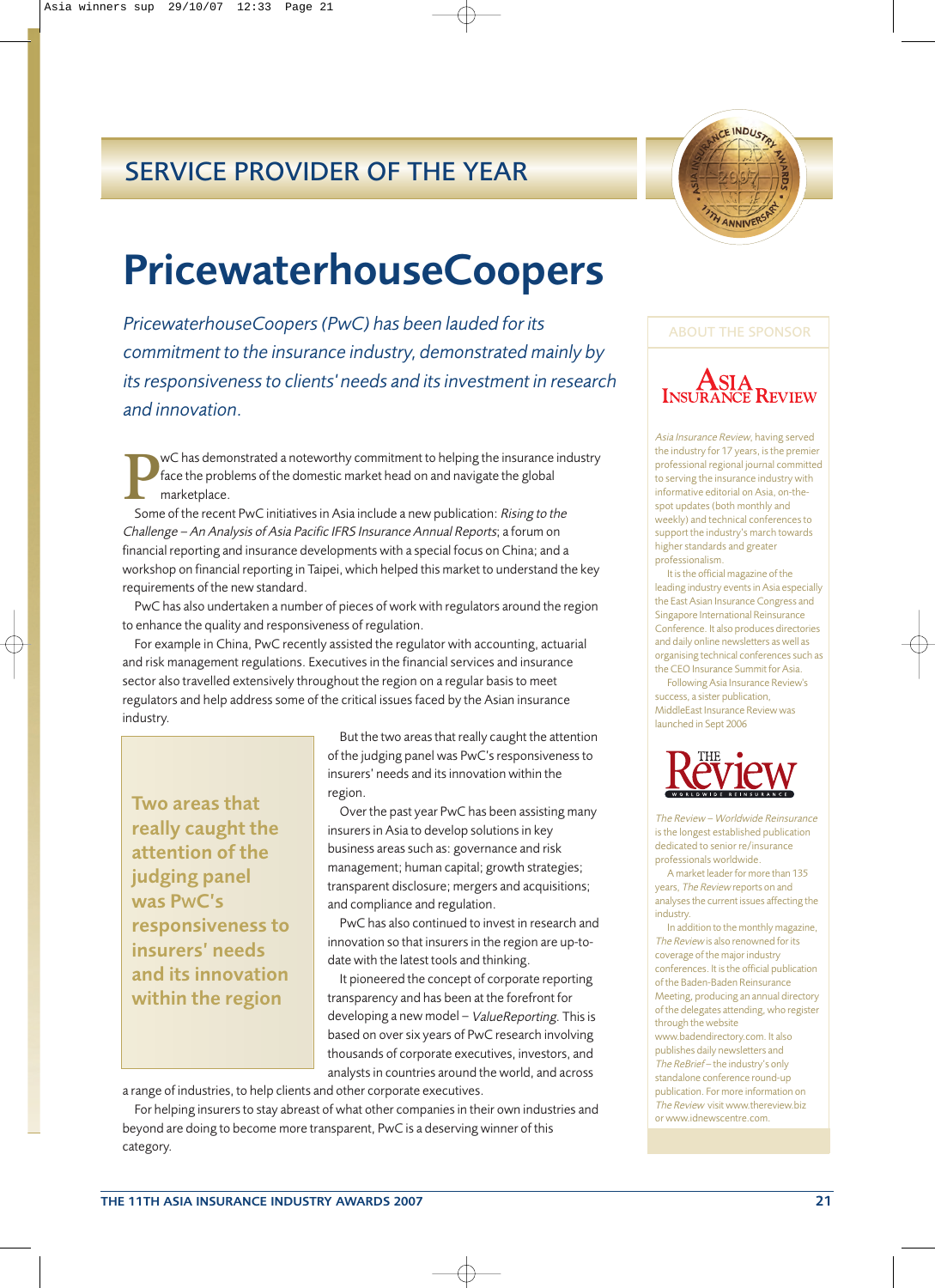## RISK MANAGER OF THE YEAR

## Cholamandalam MS Risk Services Ltd

*Cholamandalam MS Risk Services (CMSRSL) has won top honours with its pioneering solutions in risk management and engineering, coupled with solid financial growth.*

**MSRSL** is a joint venture between the Murugappa Group, India and Mitsui Sumitomo Insurance Group, Japan with a technical contribution from Inter Risk, a risk management arm of MSI.

It is the only risk management company in India which works in tandem with an insurance company and has made impressive inroads into various Asian and African markets.

CMSRSL has introduced several firsts in the Indian risk management and risk engineering markets during the past year – for example, thermography, layer of protection analysis (LOPA), etc. It used the predictive maintenance tool of thermography for both electrical and nonelectrical applications like determining the sludge levels in chemical storage tents.

In India, CMSRSL pioneered the use of latest process safety techniques of LOPA for estimation of risk levels with respect to critical facilities like ammonia tanks, distilleries and

The judging panel recognised that CMSRSL has made significant contributions to the development of risk management and risk engineering in India and Asia

ammonium nitrate facilities and to evaluate the residual risk levels against the internationally accepted risk tolerance limit. This technique has been received with great appreciation by both statutory authorities and industry.

Under logistics risk management the transit losses pertaining to the transportation of highly valuable cargo like automobiles were studied scientifically and suitable innovative practical solutions were given, thereby reducing the loss ratio to 30%.

Perhaps most importantly, CMSRSL has proved with its consistent growth in financial turnover that risk management and engineering consultancy can be a successful business model even when independent of an insurance company.

Starting with an investment of INR20 million in 1994, CMSRSL registered a turnover of INR27.1 million with a profit before tax figure of INR6.6 million. In financial year

2007 the turnover of the company had increased by 76% and profit after tax had increased by 165%.

The judging panel recognised that CMSRSL has made significant contributions to the development of risk management and risk engineering in India and Asia. But perhaps the truest measure of its success is that other Indian companies have started emulating its successful business model. Worthy winners indeed.



ABOUT THE SPONSOR

Member companies of American International Group, (AIG) in Southeast Asia offer a broad array of innovative insurance solutions, superior service and responsive claims handling to both commercial and consumer clients.

AIG member companies have been providing general insurance services in Asia for over 85 years. The general insurance operations of AIG member companies in Asia are located in Hong Kong, China, Macau, Thailand, Malaysia, Singapore, Indonesia, Philippines, Taiwan, Guam, Micronesia, Vietnam and Saipan. Our local expertise coupled with our global strength gives us a unique advantage to capitalise on opportunities on behalf of our customers, throughout the international marketplace.

While products and services of AIG member companies have changed over the years to meet the evolving needs of their customers, the AIG core values of integrity, quality service, financial strength and responsive leadership will never change.

AIG's global businesses also include financial services, retirement services and asset management. AIG reaches out to the community as principal sponsor of Manchester **United.** 

**www.aig.com**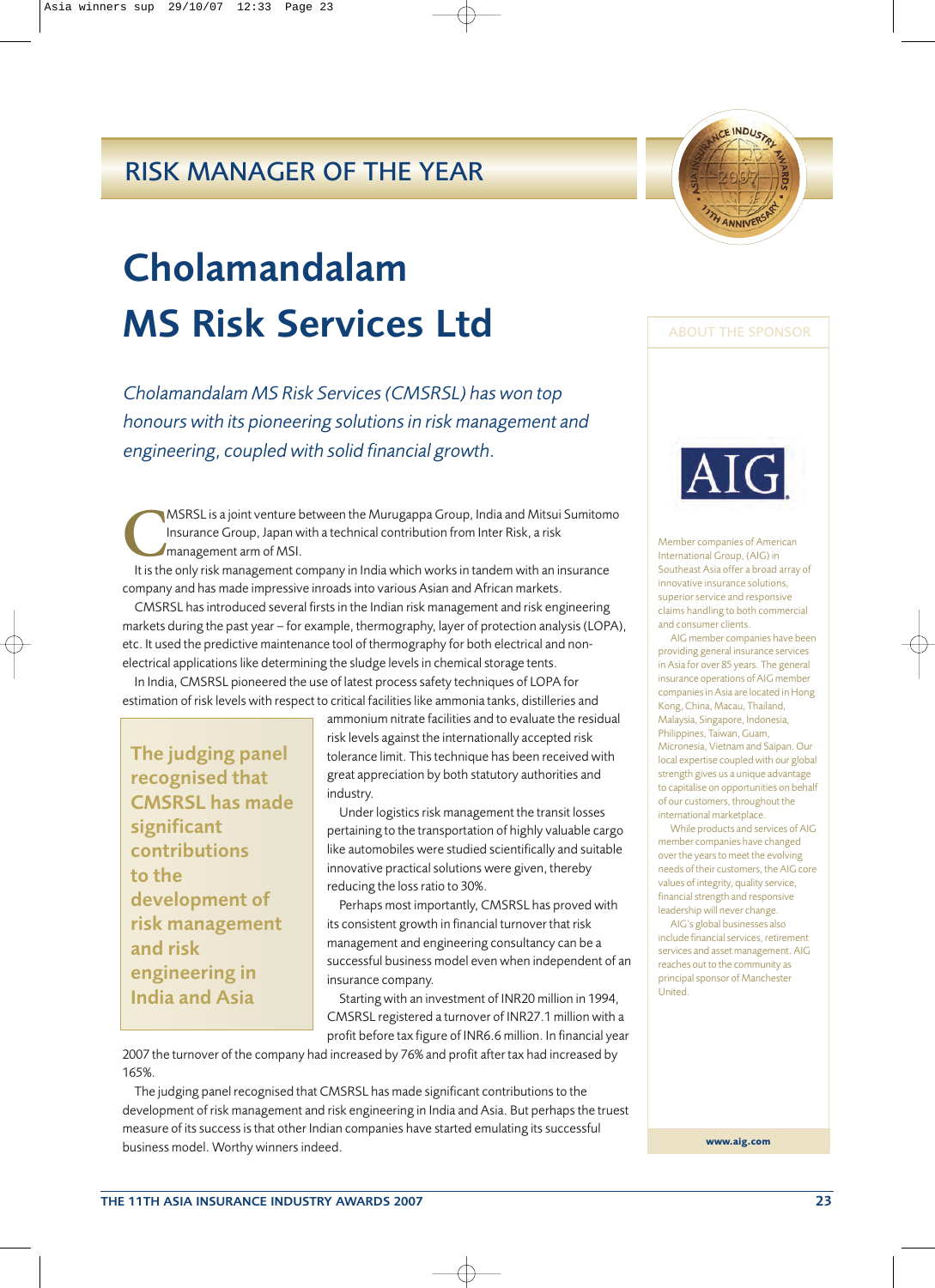## BROKER OF THE YEAR



*For its all-encompassing commitment to the development of the insurance industry in Asia, including its active role in promoting client education and championing professional standards, Marsh scored top marks from the judging panel.*

**I** t has been a big year for Marsh in Asia with a number of achievements ensuring that it scooped the Broker of the Year accolade. First up was being awarded China's first and only wholly-owned foreign enterprise insurance broking license which represented a significant breakthrough for the broker. Then there was the establishment of the Asia region's first environmental practice and a dedicated placement team. Not too mention the introduction of the region's first strategic risk financing methodology.

Altogether Marsh's Asia Client Services team has a global network of 400 colleagues specialising in insurance and risk management for Asian multi-national

The judges recognised Marsh as one of the risk industry leaders in Asia because of its commitment to thought leadership and client education on headline risk issues important to Asia

clients, communicating in local languages. This means that it has unparalleled access to insurance market data, which has enabled it to introduce new technology tools for middle market clients for quotation, placement and policy issuance to improve interaction with the insurance markets. Its innovative team also developed an industry-first integrated products liability package to help Asian manufacturers become more competitive in major export markets of the US and Europe.

The judges recognised Marsh as one of the risk industry leaders in Asia because of its commitment to thought leadership and client education on headline risk issues important to Asia. An example of this was a recent event in Hong Kong which featured former US Secretary of State Madeleine Albright speaking on climate change and global health and security.

Its work in the professional standards arena was also recognised. Compliance, learning

and development have been areas of significant investment for Marsh as the establishment of a business development school and an accelerated leadership programme – which has introduced a 12 to 18 month investment period in emerging leaders – has proved.

Marsh says that is trying to elevate discussions about risk beyond mere insurance. Due to its impressive array of analytical and technical resources it may ultimately achieve that aim.



**ACE INDUSTRY** 

ANNIV



Tokio Marine Asia Pte. Ltd. (previously known as 'Millea Asia Pte. Ltd.') was born in December 2002 as the Asian Regional Headquarters of Millea Group, which is the largest non-life insurance group in Japan with its flagship company The Tokio Marine and Nichido Fire Insurance Co. Ltd. (Japan). Tokio Marine Asia has the vision to become among the top five general insurance and top 10 life insurance companies in its sector by 2010.

Tokio Marine Asia is also the intermediate holding company as well as the management company of 17 group companies within Asia-Pacific in Hong Kong, Philippines, Thailand, Malaysia, Singapore, Taiwan, China, Indonesia, Vietnam, India and Australia. It manages 12 non-life insurance companies, four life insurance companies and one reinsurance company.

Tokio Marine Asia has 45 staff, a paid-up capital of S\$71m, and total assets worth S\$604m.

Tokio Marine Asia in its commitment to expand the insurance business in the region continues to be the exclusive Sponsor of the Broker of the Year category at the Asia Insurance Industry Awards 2007.

**www.tokiomarineasia.com**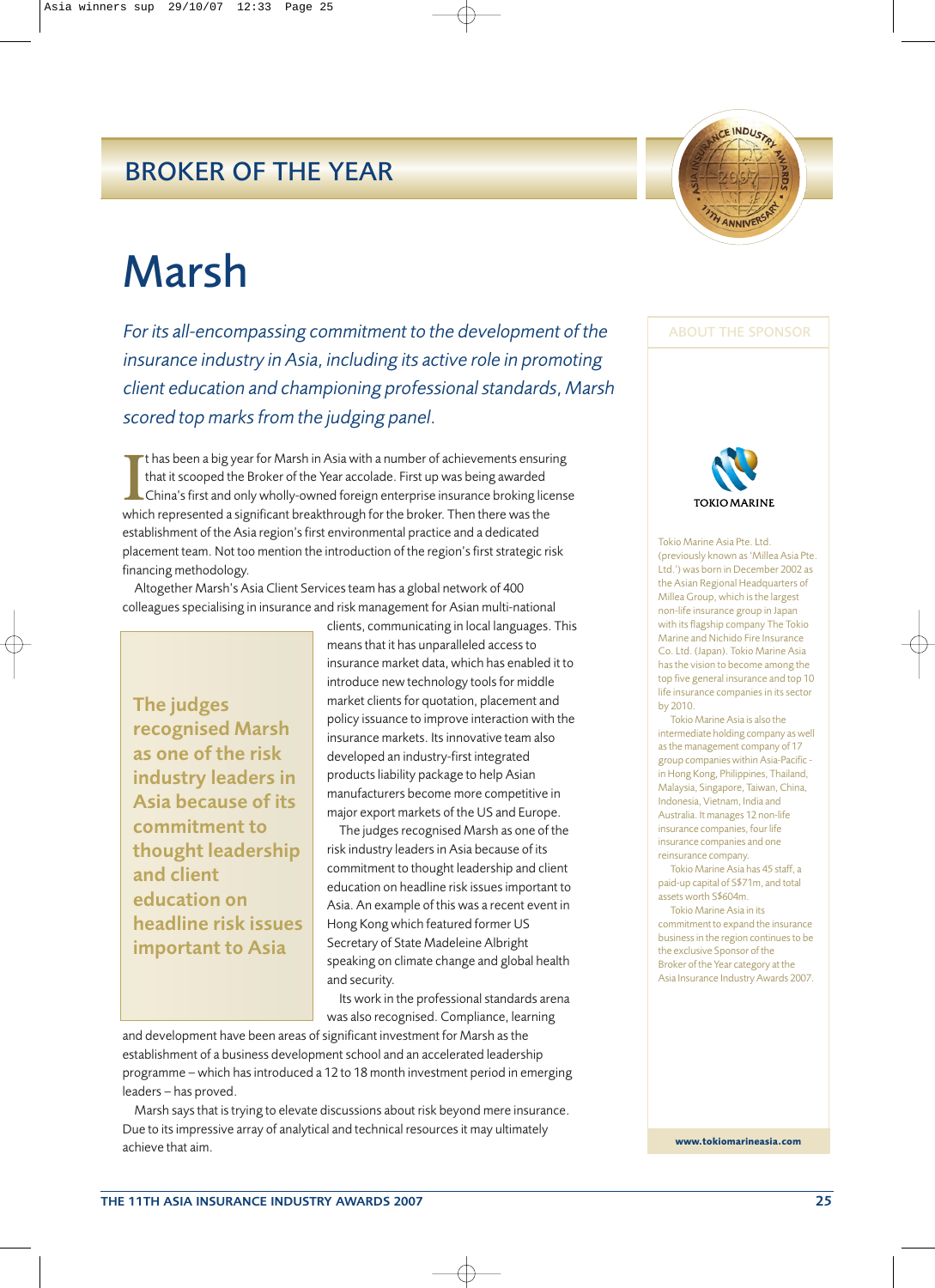## REINSURANCE BROKER OF THE YEAR



## Benfield

*Last year's winner had another successful year in Asia in 2006 with double digit growth and an expanded presence in the region. This year, Benfield has been honoured for its analysis and modelling services, commitment to professional standards and sound financial management.*

enfield has been transacting business in Asia through its predecessor companies since 1917 and the group's involvement in the region has been developing ever since. It now has nine offices in the Asia Pacific region and the group's East Asian operations are run by its regional head office in Singapore which acts as the principal operating office and hub for the region.

Combining the group's global expertise with a local focus has been the key to its ability to execute complex placements involving both traditional reinsurance and the wider capital markets.

The rapid growth of the insurance industry in Asia has led many re/insurers to seek training and development for their staff and Benfield has responded to this demand by providing tailor made technical workshops and seminars for its customers as well as holding a regional workshop for 30 delegates from around the Asian region in Singapore each year.

## It stands by its commitment to the maintenance of professional standards

Asian insurers are increasingly aware of the need for Enterprise Risk Management and the need for stochastic techniques to model risk. Benfield has responded to this demand through the supply of its award-winning Dynamic Financial Analysis software tool, ReMetrica, which has been licensed by some of the largest insurance groups in the region to help quantify risk and model capital adequacy and allocation issues. In Japan it is the leading DFA tool used by the non-life insurance market.

The reinsurance broker was also saluted as a market leader for its provision of valueadded analysis and modelling services for its customers in the Asian region.

Through the Benfield UCL Hazard Research Centre, the Tropical Storm Risk forecasting consortium provides monthly seasonal forecasts on Northwest Pacific typhoon activity, as well as a popular and widely acclaimed Tropical Storm Tracker on its website, updated daily, to increase risk awareness and help decision-making within the re/insurance industry.

Benfield's business grew strongly throughout the region during the past year and through careful financial management returned healthy profits for the group. At the same time it stands by its commitment to the maintenance of professional standards by entering into service agreements with its customers which lay down certain minimum service standards regarding the speed of premium and claims settlements. For the fifth time, Benfield is a deserving winner of this coveted award.

### ABOUT THE SPONSOR



The Toa Reinsurance Company, Limited (Toa Re) has been going through steady growth for more than 60 years since its establishment in 1940. With the insurance market evolving and customers' needs expanding, Toa Re has been providing diverse line of both life and non-life reinsurance products to its clients over the world as Japan's primary professional reinsurer.

Toa Re has successfully developed business, and maintained a strong market position in Asian regions through three branches in Singapore, Kuala Lumpur and Hong Kong and through a liaison office in Taipei. During the years of the engagement in Asian regions, Toa Re has been strengthening the relationship with its clients in the regions by overcoming many hardships.

Having built its overseas network including subsidiaries in the US and Switzerland, the whole Toa Re group, with its head office in Tokyo playing a central role, has been contributing to the insurance and reinsurance markets over the world.

In acknowledgment of its outstanding financial profile, Toa Re has been assigned credit ratings of "A+", "A+(Superior)" by Standard & Poor's and AM Best respectively, which enables Toa Re to be a longterm and stable provider of quality reinsurance products and services.

**www.toare.co.jp**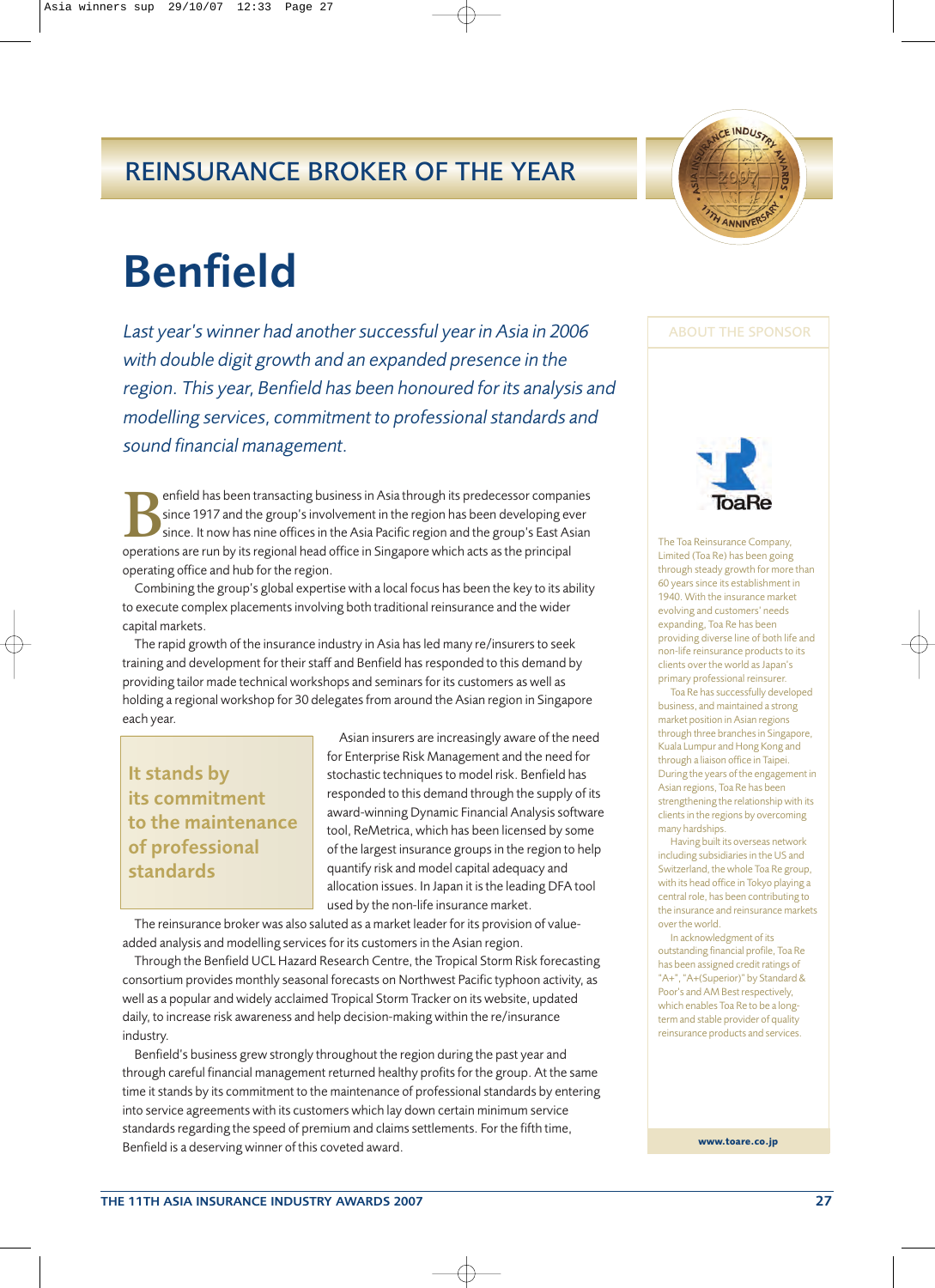## GENERAL REINSURER OF THE YEAR



## **SCOR**

*The French reinsurer's close focus on the Asian market, as demonstrated by its investments in key growth areas, together with its underwriting expertise and high level of corporate governance, completes its remarkable comeback story.*

**SEAU COR's first overseas office was set up in Hong Kong in 1972. Today, it boasts a<br>
Its stable underwriting team, with over 10 years in average with the company, is closely<br>
Japan, Korea, Australia, Malaysia, China and** COR's first overseas office was set up in Hong Kong in 1972. Today, it boasts a comprehensive network within Asia-Pacific with offices in Singapore, Hong Kong, Japan, Korea, Australia, Malaysia, China and India.

focused on developing the market in Asia as the past year has proven. With the maturity of the China and India insurance markets continuing apace, SCOR obtained the Chinese regulator's approval at the end of last year to set up a P&C branch office in China. Its Indian representative office had been set up a year earlier.

Earlier this year SCOR, obtained a retakaful license in Labuan, Malaysia to serve the market's increasing appetite for Shariah-compliant insurance products. Agricultural insurance is regarded as another growth stream of revenue for the Asia-Pacific region and SCOR has also established an underwriting team over the past year to target this market development.

2007 also saw SCOR acquire the controlling share of Remark, a direct marketing consulting service company with established operations in Asia, as well as in Europe. SCOR believes this will help facilitate the P&C business co-operation between the

Its high level of corporate governance and transparency in its disclosure have been warmly welcomed by its Asian clients

reinsurer and its clients in Asia.

The group's business solutions unit is already well recognised as one of leaders in the facultative market in risk assessment and underwriting large corporate/industrial risks, for example, infrastructure construction projects in Hong Kong, China and Korea, power plants including nuclear plants in China, the oil and gas industry in Indonesia and Thailand, and semiconductor plants in Taiwan and Korea.

Its specialty expertise in satellite risks, agricultural risks and IDI – Inherent Defects Insurance (Building guarantee) has also established SCOR as a market leader in this area in the region.

SCOR's problems surrounding US business written between 1997 and 2001 have been well documented. However, since the restructuring of the group in 2003, its high level of corporate governance and transparency in its disclosure have

been warmly welcomed by its Asian clients. As the name of that restructuring plan suggested, SCOR is now most definitely 'Back on Track'. This is something the Asian market can be most grateful for – both now and in the future.



Gallagher Re is a specialist reinsurance intermediary and advisory firm dedicated to redefining the value and role of reinsurance intermediation. Gallagher Re places the quality of its understanding and advice at the cornerstone of its business and aims not simply to set the bar higher, but to redefine the fundamentals of how the next generation of reinsurance intermediation will be undertaken.

Our strategy looks towards the future and will constantly seek to differentiate our firm through the fusion of our specialist skills, of our people and of our knowledge base. Via its predecessor companies,

Gallagher Re has many years' experience in Asia, working with insurance and reinsurance as well as major corporate organisations across the region. Innovative risk management strategies utilised by our clients can be characterised under the 'traditional' headings of Property, Casualty, Life, Accident & Health and are delivered through Treaty, Programme and Facultative reinsurance services. From its headquarters in Singapore, Gallagher Re's Asian team combines expert local knowledge with full access to the resources of its worldwide offices covering all Asian countries from India to Japan. The team also has direct access to the global reinsurance markets in Europe, including Lloyd's, the USA, Bermuda and Asia.

To know more visit www.GallagherRe.com or contact us at GallagherRe\_info@Gallagher Re.com.

**www.GallagherRe.com**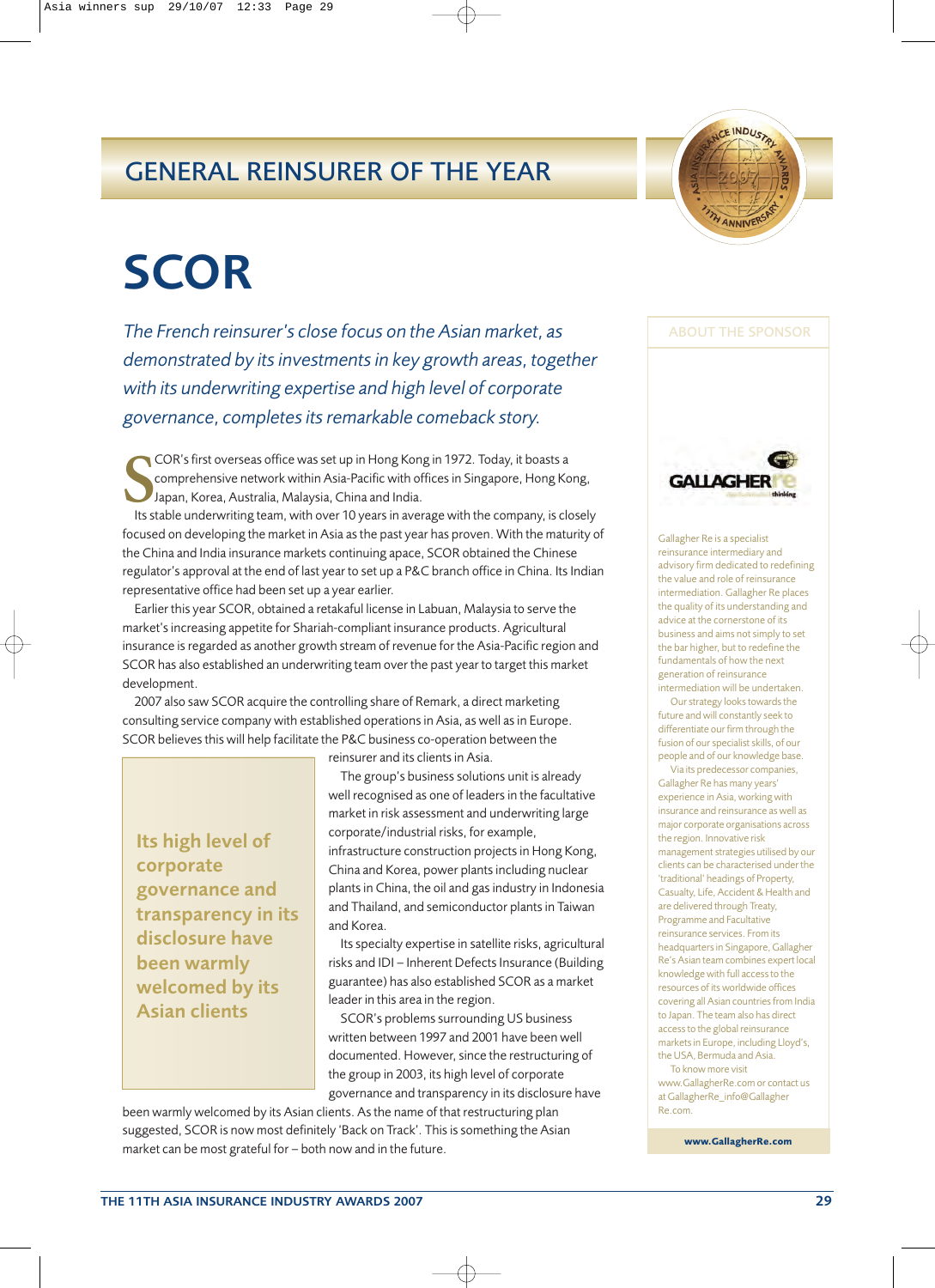## LIFE REINSURER OF THE YEAR



## Swiss Re

*The judges saluted the world's largest reinsurer for its expansion into Asia's medical insurance market, and continuing innovation and leadership in the region's life sector – achievements which helped it to clinch this award for the second time.*

This year saw Swiss Re celebrate its 51st year of physical presence in Asia-Pacific, after<br>its acquisition (of the former GE Insurance Solutions), having retained 98% of<br>Insurance Solutions' life and health premiums worldw its acquisition (of the former GE Insurance Solutions), having retained 98% of Insurance Solutions' life and health premiums worldwide.

The company continued to demonstrate its in-depth knowledge of market needs, with initiatives such as the report commissioned by the China Insurance Regulatory Commission, Reforming Chinese Healthcare Through Public- Private Partnership, penned by the Swiss Re Economic Research & Consulting team.

To support business expansion by all insurers in the region, Swiss Re re-entered the medical insurance market in Asia. By investing in a joint venture with TTK Group of India, in a Third party administrator (TPA), Swiss Re expects to build a better foundation on which more insurers can enter the medical insurance market profitably. The company is also using this model and studying key markets such as China to further expand this service to the industry.

The medical insurance area featured prominently this year, with the launch of an online

In the life claims area, Swiss Re became the first reinsurer to station local claims teams in four of Asia's key regions

medical underwriting guide – Swiss Re's Med eGuide – for clients, as well as the provision of a private medical insurance claims manual, to assist clients in managing medical expenses. The manual also sets out thoughts on how to manage hospital and medical costs and provides advice on how individual medical conditions can be assessed.

Meanwhile in the life claims area, Swiss Re became the first reinsurer to station local claims teams in four of Asia's key regions (Greater China/SE Asia, Japan, Korea and India).

Financially, the company achieved a record year in 2006, doubling net income to CHF4.6 billion and hiking

return on equity to 16.3%. But perhaps even more impressive are the initiatives it is implementing to ensure its ongoing success in Asia.

This year, Swiss Re embarked on a new graduates@swissre recruitment and training programme designed to attract the cream of Asia's graduates to join Swiss Re. More than 15 graduates were initially taken into the programme and multiples of this are planned for the future.

Similarly, Swiss Re Academy in Asia not only completed its first full year of operation in Hong Kong, it also introduced new webinars to make it possible for more professionals throughout Asia to access the latest in re/insurance and risk management knowledge. When it comes to innovation, leadership and education in the life reinsurance sector, the Swiss reinsurer once again leads the field.

ABOUT THE SPONSOR



The DIFC is a leading global international financial centre. It aims to develop the same stature as New York, London and Hong Kong. It primarily serves the vast region

between Europe and East Asia. Since it opened in September 2004, the DIFC has attracted high calibre firms from around the globe as well as its region. A world-class stock exchange, the Dubai International Financial Exchange (DIFX), opened in the DIFC in September 2005.

The DIFC is a 110-acre free zone. It is part of the larger vision of His Highness Sheikh Mohammed Bin Rashid Al Maktoum, Vice-President and Prime Minister of the UAE and Ruler of Dubai, together with the Government of Dubai, to create an environment for progress and economic development in the UAE and the wider region.

The DIFC focuses on several sectors of financial activity: Banking and Brokerage Services; Financial Markets; Wealth Management; Reinsurance and Captives; Islamic Finance; and Professional Service Providers.

Financial institutions may apply for licences in the above sectors. Firms operating in the DIFC are eligible for benefits such as a zero tax rate on profits, 100% foreign ownership, no restrictions on foreign exchange or repatriation of capital, operational support and business continuity facilities.

Financial services in the DIFC are regulated to international standards by the Dubai Financial Services Authority (DFSA).

**www.difc.ae**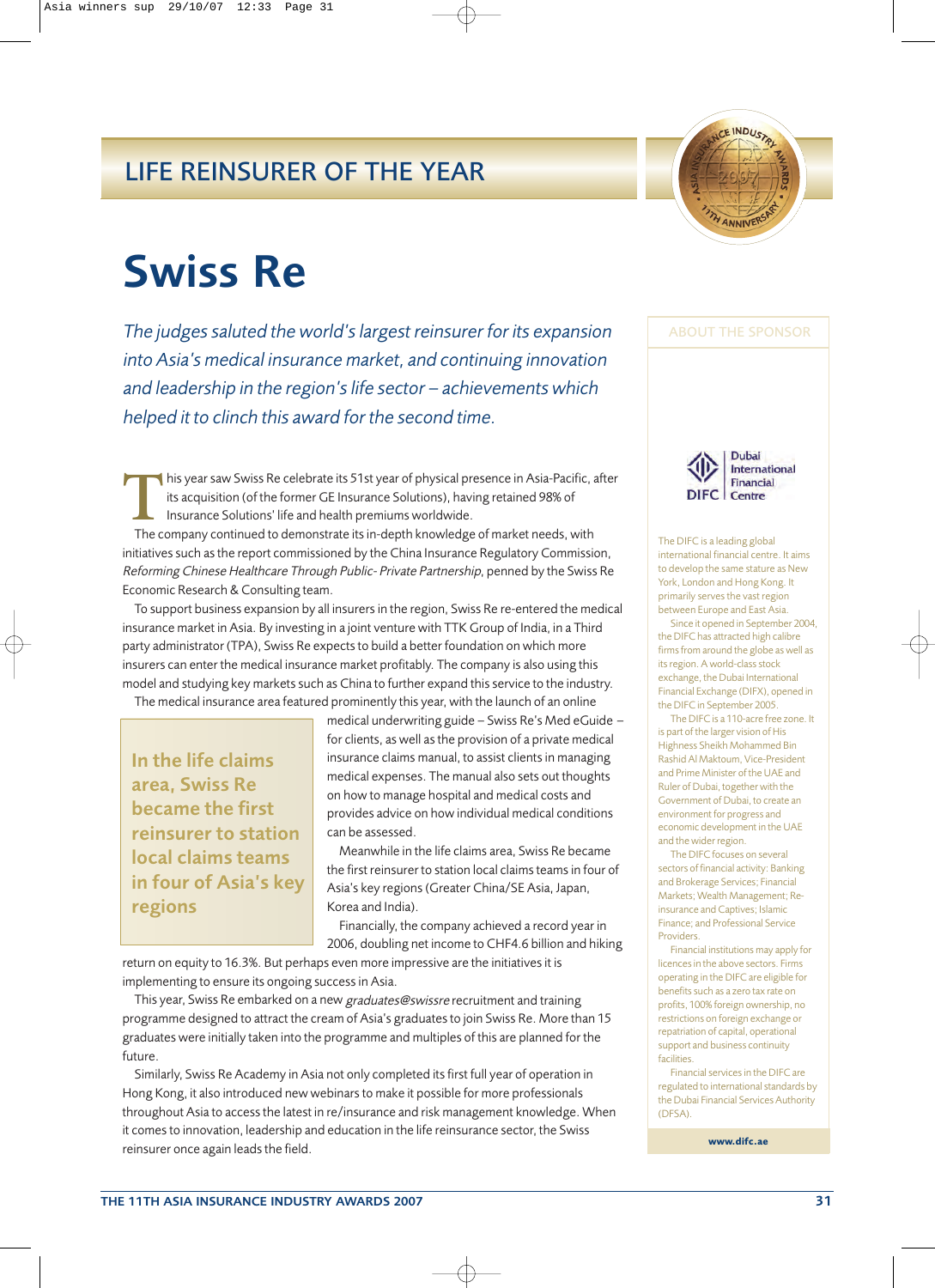

## National Reinsurance Corporation of the Philippines

*From a fledgling corporation 30 years ago, PhilNaRe has matured into a public-listed firm which has demonstrated its commitment to the industry and is poised to become a significant player in the region.* 

The National Reinsurance Corporation of the Philippines (now known as PhilNaRe) was<br>incorporated in 1979 as a domestic professional reinsurance firm. From a fledging<br>corporation with a paid up capital of P10 million and gr incorporated in 1979 as a domestic professional reinsurance firm. From a fledging corporation with a paid up capital of P10 million and gross premium of P20 million in 1979, PhilNaRe has grown steadily over the past three decades with the sustained support of its shareholders, composed mostly of the local insurance companies.

As the business and risk environment continues to undergo dynamic change with natural calamities such as tsunamis, earthquakes, hurricanes, as well as the growing threats of international terrorism, leading to higher losses and contraction of reinsurance capacity, PhilNaRe has had to evolve as well.

It undertook a Capital Enhancement Programme (CEP) which started in 2005 with shareholders infusing additional capital of P776 million.

In March 2006, the company merged with Universal Malayan Reinsurance Corporation (UMRe), bringing in new equity of P1.37 billion, thereby becoming the sole professional reinsurance company in the Philippines.

In April 2007, it embarked on an IPO, raising some P2.8 billion, effectively further raising the company's net worth to P6.6 billion as of 30 June 2007, and positioning itself for increased business capacity and retention to be a significant player in the region.

PhilNaRe also provides advisory services on underwriting, accounting, and other areas or topics of interest as part of its continuing objective of providing value-added services to its

The company is prepared and willing to be at the forefront of relevant and significant market issues

clients. In keeping with its commitment to the industry, the company is prepared and willing to be at the forefront of relevant and significant market issues and concerns, such as the adoption of minimum premium rates of natural perils and the proposal for the establishment of a catastrophe insurance pool which has the backing of the World Bank.

As a matter of policy and philosophy, PhilNaRe refrains from supporting business practices which may be unethical, unsound, or even detrimental to the market, but provides all-out support to measures and

initiatives which promote the industry's development and well-being.

On the international front, PhilNaRe currently writes reinsurance business mainly from the ASEAN markets and likewise maintains reciprocal exchanges with some ASEAN reinsurers, as well as with the ASEAN Reinsurance Corporation in Bangkok.

The company also actively participates in various insurance conferences in the region like the EAIC, SIRC and the Indonesian Rendezvous, as well as FAIR and AIRDC.

### ABOUT THE SPONSOR



Kiln Asia is an underwriting agency serving Asia that is based in Hong Kong. Kiln has been active in this market for many years, and the formation of Kiln Asia will enable the company to build on the excellent long standing relationships it has throughout the region.

Kiln Asia is a wholly owned subsidiary of R J Kiln & Co Ltd, the London-based managing agency with four syndicates at Lloyd's with an expected combined premium income of around US\$2 bn in 2007; Kiln Asia is able to draw on the underwriting experience and resources of one of the longestestablished companies operating in the Lloyd's market.

Like its parent company, Kiln Asia focuses on the specialist sector of the market, underwriting the harder-to- place risks in a range of classes of business such as marine, energy, aviation, property and accident & health reinsurance. In addition to these established areas, Kiln Asia has underwriting expertise in other fields new to the Kiln group, such as construction and engineering.

Kiln has built its reputation on the strength of its underwriting and on its relationships which it cultivates for the long term, and Kiln Asia reflects that approach in the region.

**www.kilnasia.com**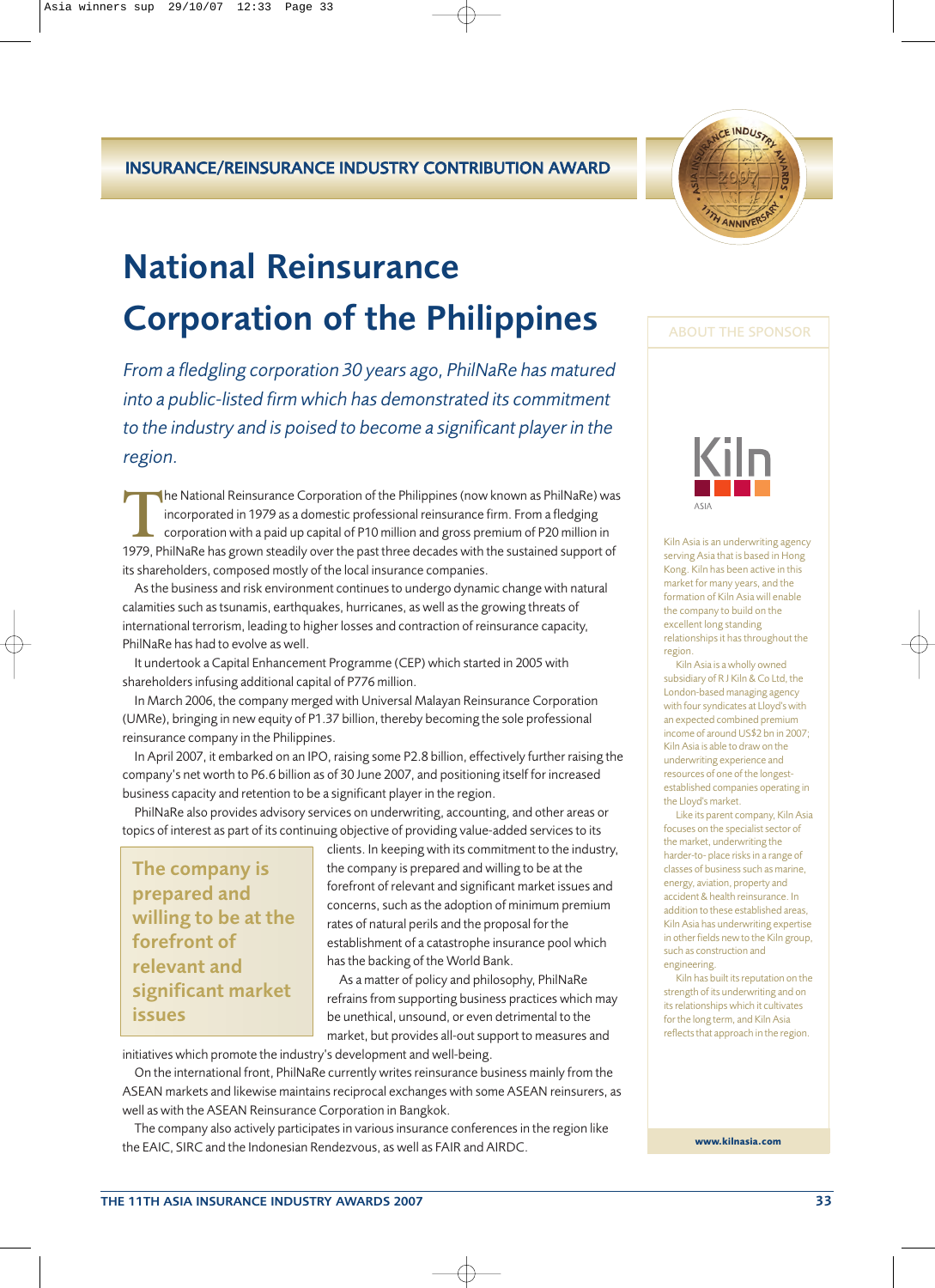## CORPORATE SOCIAL RESPONSIBILITY AWARD



## Ping An Insurance (Group) Company of China Ltd

*Ping An has taken a leadership role in China in its commitment to corporate social responsibility (CSR). For spearheading the adoption of CSR practices by Chinese businesses, Ping An is a deserving winner of this year's award.*

**F** an Insurance (Group) Company of China Ltd (Ping An) is the first integrated financial services conglomerate in China that blends its core insurance operations with securities brokerage, trust, commercial banking, asset ounded in 1988 and headquartered in Shenzhen, Guangdong Province, China, Ping An Insurance (Group) Company of China Ltd (Ping An) is the first integrated financial services conglomerate in China that blends its core insurance operations with businesses.

Ping An also takes pride in serving as a leader in CSR. In October 2006, it became a founding member of the China Corporate Social Responsibility Alliance (CSRA), a unique association of leading Chinese companies and multinationals with substantial investments in China. CSRA's aim is to promote CSR and sustainable development across Chinese businesses. Its membership to date includes thirteen major companies, ranging from Shenzhen-based Ping An, China Merchants Bank and China Vanke Company Limited to such internationally renowned companies as IBM, Hewlett-Packard, and Nokia.

Ping An's recent corporate philanthropy projects include an RMB10 million grant to assist

Ping An takes pride in serving as a leader in corporate social responsibility

needy undergraduates through the Ping An Community Chest, founded in September 2006, and an RMB2 million donation for library projects with Ping An's long-standing Project Hope Foundation, aimed at supporting impoverished schools in China's rural areas.

Ping An's Project Hope project, initiated in 1993, has raised more than RMB10 million and provided support for 45 rural primary schools in 33 provinces, including Ningxia, Hunan, Xinjiang, Yunnan,

Heilongjiang, Sichuan, Guizhou, Chongqing and Jiangxi. The first Ping An Project Hope Primary School was set up in Luan, Anhui Province in 1994, and the 46th school will open in Tibet in 2007, funded by the Tibet branch of Ping An Property & Casualty Insurance.

Ping An's commitment to CSR is based on the belief that for a business to be sustainable, it must support the communities in which it operates, both locally and globally. Its philanthropic focus on education and health reflects China's domestic needs and priorities, but Ping An's corporate culture gives equal priority to providing financial security to its customers and a challenging and rewarding workplace for its employees.

This year's CSR Award is not the only accolade Ping An has received this year. In April 2007 it was selected again as one of The Most Respected Enterprises In China by Economics Observer newspaper in conjunction with Beijing University Management Research Center – the sixth consecutive year it has been honoured with this title. A fitting reward indeed for its continuing philanthropic endeavours.

# **Swiss Re**

ABOUT THE SPONSOR

The Swiss Reinsurance Company (Swiss Re) is the world's leading and most diversified reinsurer. Founded in 1863 in Zurich, Swiss Re conducts business in more than 25 countries with over 10,000 employees, providing financial services products that enable risk-taking essential to enterprise and progress. The company's traditional reinsurance products and related services are complemented by insurance-based corporate finance solutions and supplementary services for comprehensive risk management.

In 2006, Swiss Re reported a record net income of CHF4.6bn (US\$D3.8bn), and a return on investment of 16.3%.

In Asia-Pacific, Swiss Re began operations in 1956 and in 2006 celebrated its 50th year in this region, where Swiss Re has more that 900 employees, with offices in Sydney, Brisbane, Beijing, Shanghai, Hong Kong, Taipei, Tokyo, Seoul, Singapore, Kuala Lumpur and Mumbai, as well as a business processing office and a healthcare advisory company in Bangalore. Swiss Re also owns 26% of TTK Healthcare Services Pvt Ltd, India's leading Third Party Administrator.

Swiss Re was among the first foreign reinsurers to enter China after the country joined the WTO. The company's Asia Division headquarters is in Hong Kong.

**www.swissre.com**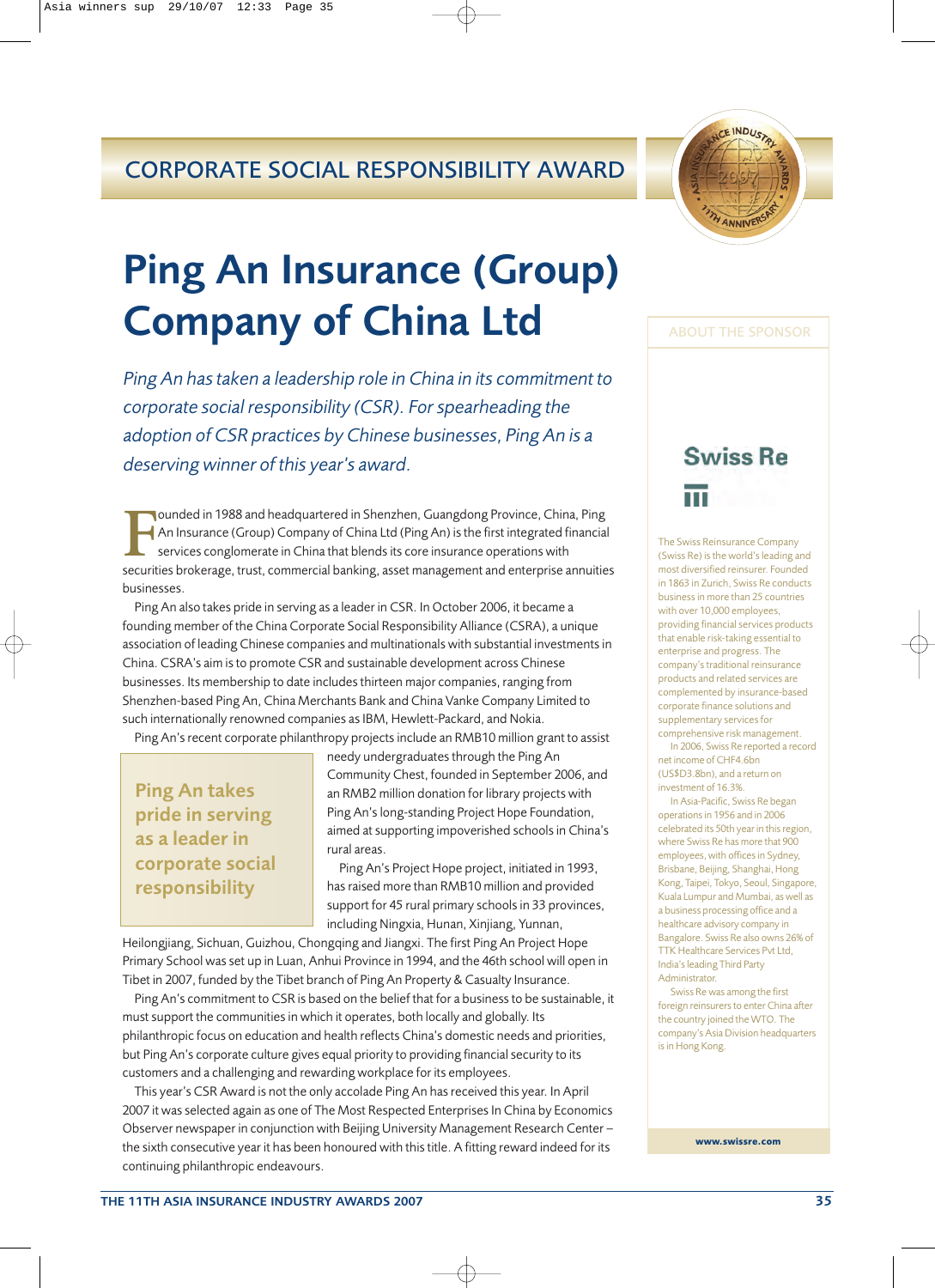## LIFETIME ACHIEVEMENT AWARD



## C F Choy

*For transforming the fortunes of HSBC Insurance, and his tireless work in ensuring that the insurance industry in Hong Kong has reached the highest standards of professionalism, Mr C F Choy is the joint-winner of the Lifetime Achievement Award.*

**MERGE THE CHOY CHUNG FOO is no stranger to the industry, having contributed<br>
Kong insurance market alone.<br>
When Mr Choy ioined HSBC insurance in 1982, the fledging insurance unit** significantly during a career that has spanned more than 25 years in the Hong Kong insurance market alone.

When Mr Choy joined HSBC insurance in 1982, the fledging insurance unit of the banking giant was still a loss-making arm. Under his leadership and vision from 1987 to 1992, he steered the company into profitability at a growth rate of 30% per annum, and in the last six years the company has registered 46% compounded annual growth resulting in the group's enhanced focus on insurance.

In 2000, he became the CEO of HSBC Insurance Asia Pacific Holdings and his work for HSBC has been characterised by a strong vision, meticulous implementation and an emphasis on the people in his business, both the staff and the customers.

Under his leadership, HSBC Insurance was a pioneer in developing wealth management in Hong Kong and cultivating the culture among consumers to save for retirement.

Mr Choy also played an influential role in helping HSBC Insurance spread its wings into the mainland. He spearheaded the company's investment into Ping An Insurance, dismissing initial criticism that the investment was overpriced. Today, investors are paying more than 12 times the price HSBC paid per share, for Ping An's stock - a testament to Mr Choy's foresight and business acumen.



But it is not just for his work with HSBC that Mr Choy deserves this prestigious accolade. He has also been instrumental in several wide-ranging initiatives that have changed and impacted the insurance landscape in Hong Kong and China.

Mr Choy was appointed Chairman of the Hong Kong Federation of Insurers (HKFI) in 2000 and in this capacity, extended his focus on industry and consumer education as well as enhancing professionalism in the entire industry.

He has also played an active role in healthcare reform in Hong Kong, taking personal efforts to draft proposals and reports for the government, in a move to encourage the

government to pay more attention to the healthcare needs of the population.

Meanwhile, his relentless efforts in sealing Closer Economic Partnership Agreement (CEPA) negotiations between China and Hong Kong have resulted in the island's non-life insurers now being able to do business on the mainland.

Mr Choy is currently the Vice-Chairman of the East Asian Insurance Congress (EAIC) and will host next year's conference in Hong Kong as the deserved winner of this award.

### ABOUT THE SPONSOR

## **GUY CARPENTER**

MARSH MERCER KROLL

Guy Carpenter & Company, LLC is the world's leading risk and reinsurance specialist. Guy Carpenter creates and executes reinsurance and risk management solutions for clients worldwide through 2,600 professionals across the globe. The firm's full breadth of services includes 16 centres of excellence in Accident & Health, Agriculture, Alternative Risk Transfer, Environmental, General Casualty, Investment Banking\*, Life & Annuity, Marine & Energy, Professional Liability, Programme Manager Solutions, Property, Retrocessional, Structured Risk, Surety, Terror Risk, and Workers Compensation

In addition, Guy Carpenter's Instrat® unit utilises industry-leading quantitative skills and modelling tools that optimise the reinsurance decisionmaking process and help make the firm's clients more successful. Guy Carpenter's website address is www.guycarp.com.

\*Securities or investments, as applicable, are offered in the (i) United States through MMC Securities Corp., a US registered broker-dealer and member NASD/SIPC, and (ii) European Union through MMC Securities Ltd., regulated by the Financial Services Authority for the conduct of investment business in the United Kingdom. Reinsurance products are placed through qualified affiliates of Guy Carpenter. MMC Securities Corp. and MMC Securities Ltd. are affiliates of Guy **Carpenter.** 

**www.guycarp.com**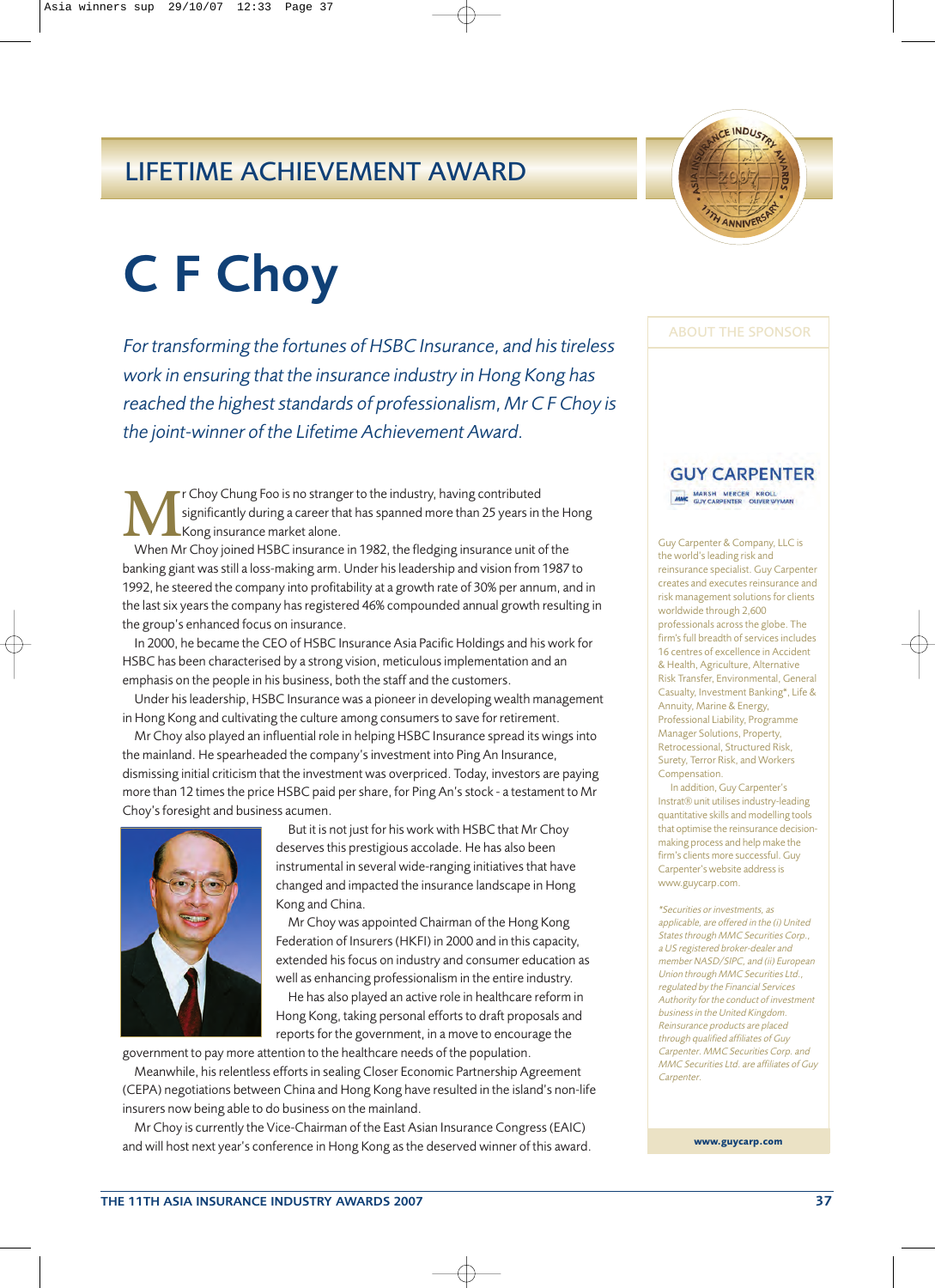

## LIFETIME ACHIEVEMENT AWARD

## Rudy Wuwungan

ABOUT THE SPONSOR

### **GUY CARPENTER**

MARSH MERCER KROLL

Guy Carpenter & Company, LLC is the world's leading risk and reinsurance specialist. Guy Carpenter creates and executes reinsurance and risk management solutions for clients worldwide through 2,600 professionals across the globe. The firm's full breadth of services includes 16 centres of excellence in Accident & Health, Agriculture, Alternative Risk Transfer, Environmental, General Casualty, Investment Banking\*, Life & Annuity, Marine & Energy, Professional Liability, Programme Manager Solutions, Property, Retrocessional, Structured Risk, Surety, Terror Risk, and Workers Compensation

In addition, Guy Carpenter's Instrat® unit utilises industry-leading quantitative skills and modelling tools that optimise the reinsurance decisionmaking process and help make the firm's clients more successful. Guy Carpenter's website address is www.guycarp.com.

\*Securities or investments, as applicable, are offered in the (i) United States through MMC Securities Corp., a US registered broker-dealer and member NASD/SIPC, and (ii) European Union through MMC Securities Ltd., regulated by the Financial Services Authority for the conduct of investment business in the United Kingdom. Reinsurance products are placed through qualified affiliates of Guy Carpenter. MMC Securities Corp. and MMC Securities Ltd. are affiliates of Guy **Carpenter.** 

**www.guycarp.com**

## *Rudy Wuwungan's efforts during the past 40 years in pushing the insurance industry of Indonesia and the region towards higher benchmarks has made him a worthy joint-winner of this year's Lifetime Achievement Award.*

This year's second Lifetime Achievement Award goes to an industry stalwart<br>who started his insurance career more than 40 years ago in Malaysia as an<br>assistant manager of United Malayan Insurance Bhd in Kuala Lumpur from<br>19 who started his insurance career more than 40 years ago in Malaysia as an assistant manager of United Malayan Insurance Bhd in Kuala Lumpur from 1961 to 1965 at the request of Munich Re.

After working in Germany and Hong Kong, Mr Wuwungan returned to Indonesia and joined PT Maskapai Reasuransi Indonesia Tbk (PT MAREIN), the country's oldest private reinsurance company in 1979. He became its President Director in 1983 and subsequently oversaw its launch as a public listed company in 1989. Having recently celebrated his 70th birthday, he remains its senior advisor today.

Mr Wuwungan refers to himself as a 'silent obedient servant for the insurance industry', and his strong leadership and willingness to give opportunities to the younger generation have earned him the respect and recognition of his industry counterparts.

A veteran not only in the Indonesian insurance scene but also regionally, Mr Wuwungan also has the subject of ASEAN close to his heart. He was the Secretary General of the ASEAN Insurance Council from 1984 to 1986 and played a significant role in driving the insurance sectors to co-operate on various issues and to lay the groundwork for closer co-operation in the future.

In line with his interest in regionalisation and globalisation, it is not surprising that Mr



Wuwungan is very concerned about global warming. He advocates that ASEAN should set up an insurance research centre in the region and that this should be done as soon as possible.

At an age when most people are retiring, Mr Wuwungan sees that a lot of work still needs to be done in the evolving and emerging insurance industry of Indonesia, as well as that of the region. As such, as well as being senior advisor of PT MAREIN, he plays an influential role in the industry as the chairman of PT Asuransi Wuwungan, as a member of the Supervisory Board of the General Insurance Association of Indonesia,

known as Asosiasi Asuransi Umum Indonesia (AAUI) and is also engaged at the Indonesian Senior Executives Association (ISEA) as one of the supervisory board members.

His latest project is working on the publication of a book about the Sejarah Asuransi Indonesia (The History of Insurance in Indonesia) which he hopes will be published by the end of this year.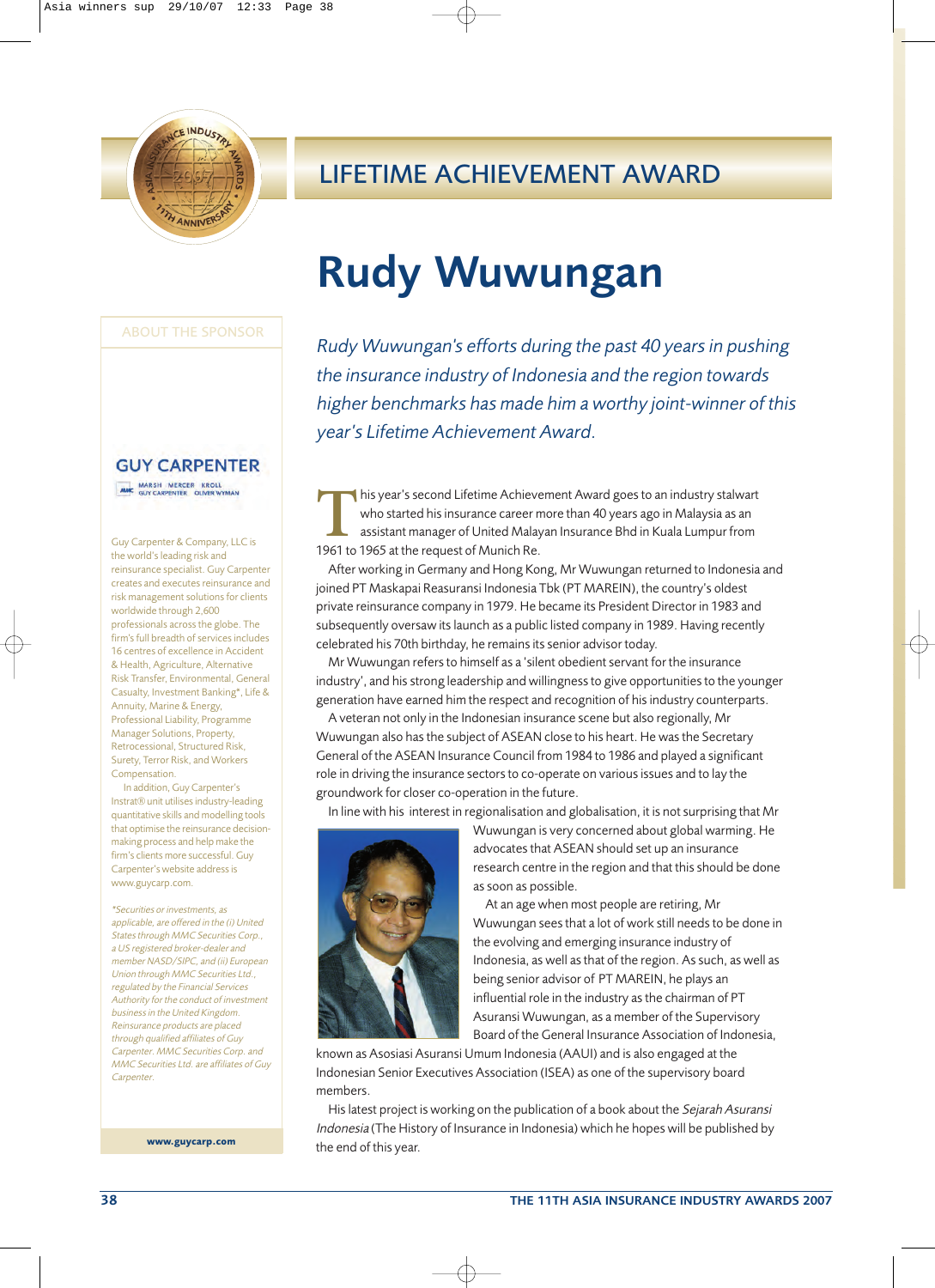## THE HOSTS





## Asia Insurance Review and The Review would like to congratulate the winners and thank all our sponsors for their support









CE INDUSTRY



**JARDINE LLOYD THOMPSON ASIA** 



**Swiss Re** 

**HSBC** Insurance





ToaRe

**III** Manulife Financial